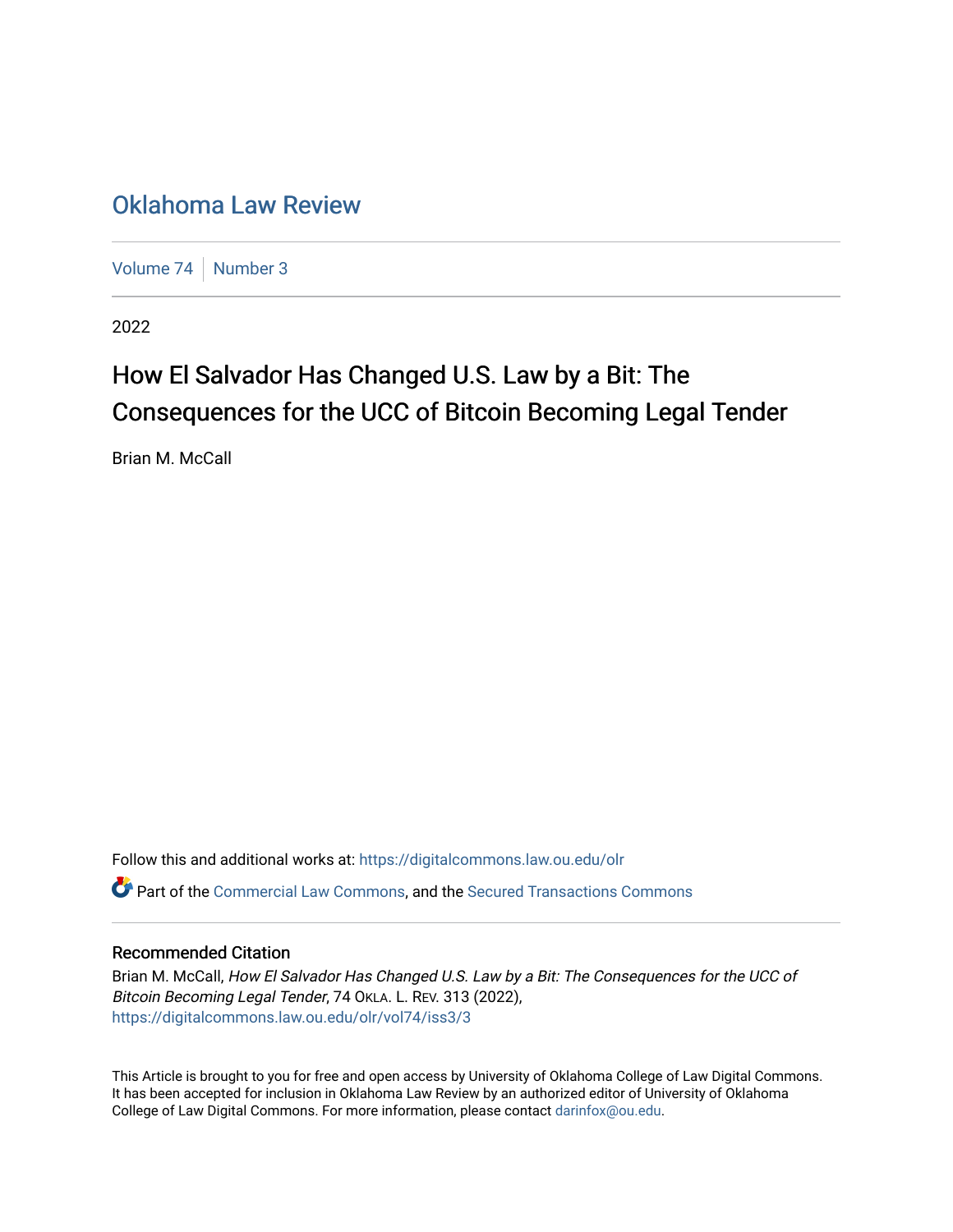### HOW EL SALVADOR HAS CHANGED U.S. LAW BY A BIT: THE CONSEQUENCES FOR THE UCC OF BITCOIN BECOMING LEGAL TENDER

#### BRIAN M. MCCALL<sup>\*</sup>

#### *Table of Contents*

#### *I. Introduction*

<span id="page-1-0"></span>On June 8, 2021, the Congress of El Salvador passed a law that changed American commercial law.<sup>1</sup> How could a foreign country change U.S. law? El Salvador's Congress voted to confer "legal tender" status upon the cryptocurrency Bitcoin.<sup>2</sup> The law took effect in El Salvador on September 7,  $2021$ <sup>3</sup> starting that day, Bitcoin could be used to pay taxes<sup>4</sup> and buy

 <sup>\*</sup> Orpha and Maurice Merrill Chair in Law, University of Oklahoma. J.D. University of Pennsylvania; M.A. King's College University of London; B.A. Yale University. I wish to express my gratitude to Professor Christopher Odinet for providing very helpful comments on a prior draft of this Article.

<sup>1.</sup> *See generally* Decreto No. 57, 8 June 2021, Ley Bitcoin [Bitcoin Law], DIARIO OFICIAL [D.O.], tomo 431, 9 June 2021, at 13 (El Sal.), https://www.diariooficial.gob.sv/ diarios/do-2021/06-junio/09-06-2021.pdf; Avik Roy, *El Salvador's Bitcoin Law: Full English Text*, FOUND. FOR RSCH. ON EQUAL OPPORTUNITY (June 8, 2011), https://freopp. org/el-salvadors-bitcoin-law-full-proposed-english-text-9a2153ad1d19 (translating the Ley Bitcoin [Bitcoin Law] from Spanish to English).

<sup>2.</sup> Roy, *supra* note 1; *see also* Nelson Renteria et al., *In a World First, El Salvador Makes Bitcoin Legal Tender*, REUTERS (June 9, 2021, 10:24 PM CDT), https://www.reuters. com/world/americas/el-salvador-approves-first-law-bitcoin-legal-tender-2021-06-09/.

<sup>3.</sup> *See* Nelson Renteria & Anthony Esposito, *El Salvador's World-First Adoption of Bitcoin Endures Bumpy First Day*, REUTERS (Sep. 8, 2021, 4:11 AM CDT), https://www.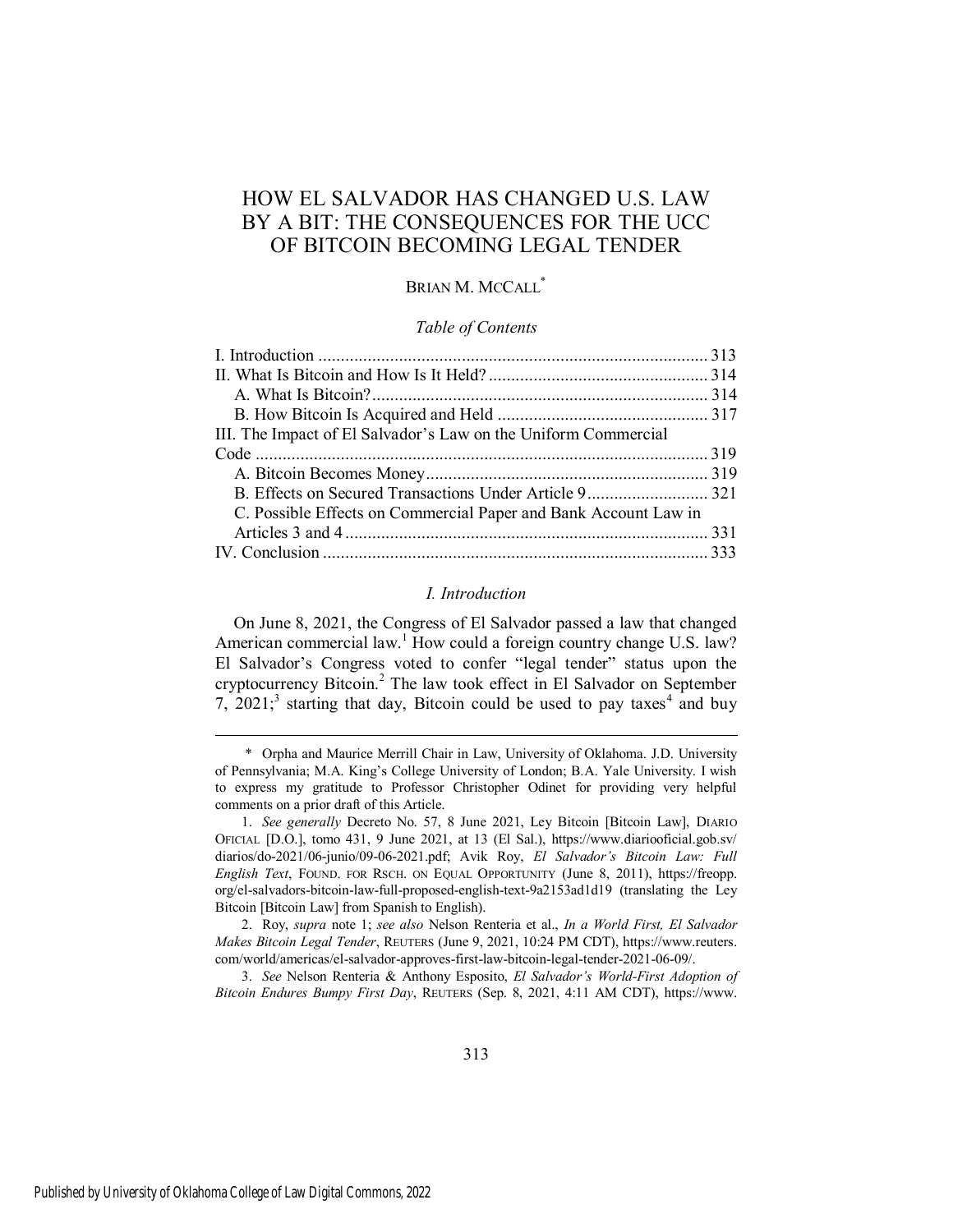goods and services in El Salvador.<sup>5</sup> As the first country to adopt Bitcoin as legal tender, El Salvador made world history and sparked many debates and predictions about the effects its decision may have on the Central American nation and its economy.<sup>6</sup> Beyond such consequences, El Salvador has, wittingly or unwittingly, changed the legal effects of various provisions in the Uniform Commercial Code ("UCC," or "the Code"). As a result of the UCC's particular definition of money,<sup>7</sup> designating Bitcoin as legal tender has wrought changes throughout the commercial law of all U.S. states that have adopted the UCC. This Article explores some of the consequences wrought by El Salvador's bold action. Part I explains the nature and history of Bitcoin and summarizes the forms in which people can own the cryptocurrency. Part II then catalogues the major consequences for the UCC of Bitcoin becoming legal tender in El Salvador. Finally, the Article reaches some conclusions about what actions the Uniform Laws Commission should propose in response to this development.

#### *II. What Is Bitcoin and How Is It Held?*

<span id="page-2-0"></span>This Part summarizes the history and nature of Bitcoin and then discusses the direct and indirect methods to store Bitcoin after acquisition.

#### <span id="page-2-1"></span>*A. What Is Bitcoin?*

Bitcoin is a cryptocurrency that relies upon blockchain technology.<sup>8</sup> Some have described understanding blockchain technology to be like learning to speak Klingon.<sup>9</sup> Bitcoin's history is murky, but it appears to have been developed as the first "cryptocurrency" in 2008 or 2009.<sup>10</sup> Lorena Yashira Gely-Rojas has formulated a concise definition of crypto

8. *See* J.P. Schmidt & Tung Chan, *The Future Infrastructure of Business: A Primer on Blockchain and the Evolving Regulations*, HAW. BAR J., Apr. 2020, at 13, 13.

reuters.com/business/finance/el-salvador-leads-world-into-cryptocurrency-bitcoin-legaltender-2021-09-07/.

<sup>4.</sup> *See* Roy, *supra* note 1 (translating capítulo (chapter) 1, article 4 of the Ley Bitcoin [Bitcoin Law]).

<sup>5.</sup> *Id.* (translating capítulo (chapter) 1, article 7 of the Ley Bitcoin [Bitcoin Law]).

<sup>6.</sup> *See* Renteria & Esposito, *supra* note 3.

<sup>7.</sup> *See* U.C.C. § 1-201(b)(24) (AM. L. INST. & UNIF. L. COMM'N 2018).

<sup>9.</sup> *Id.*

<sup>10.</sup> *See id.* at 13–14 (acknowledging that, though debated, the date of Bitcoin's creation is often traced to 2008); Chris Meuse, *Cryptocurrencies*, *in* TXCLE ADVANCED FAMILY LAW ch. 28, IV.a (State Bar of Tex. 2018), 2018 WL 6366472 (asserting that Bitcoin was created in 2009).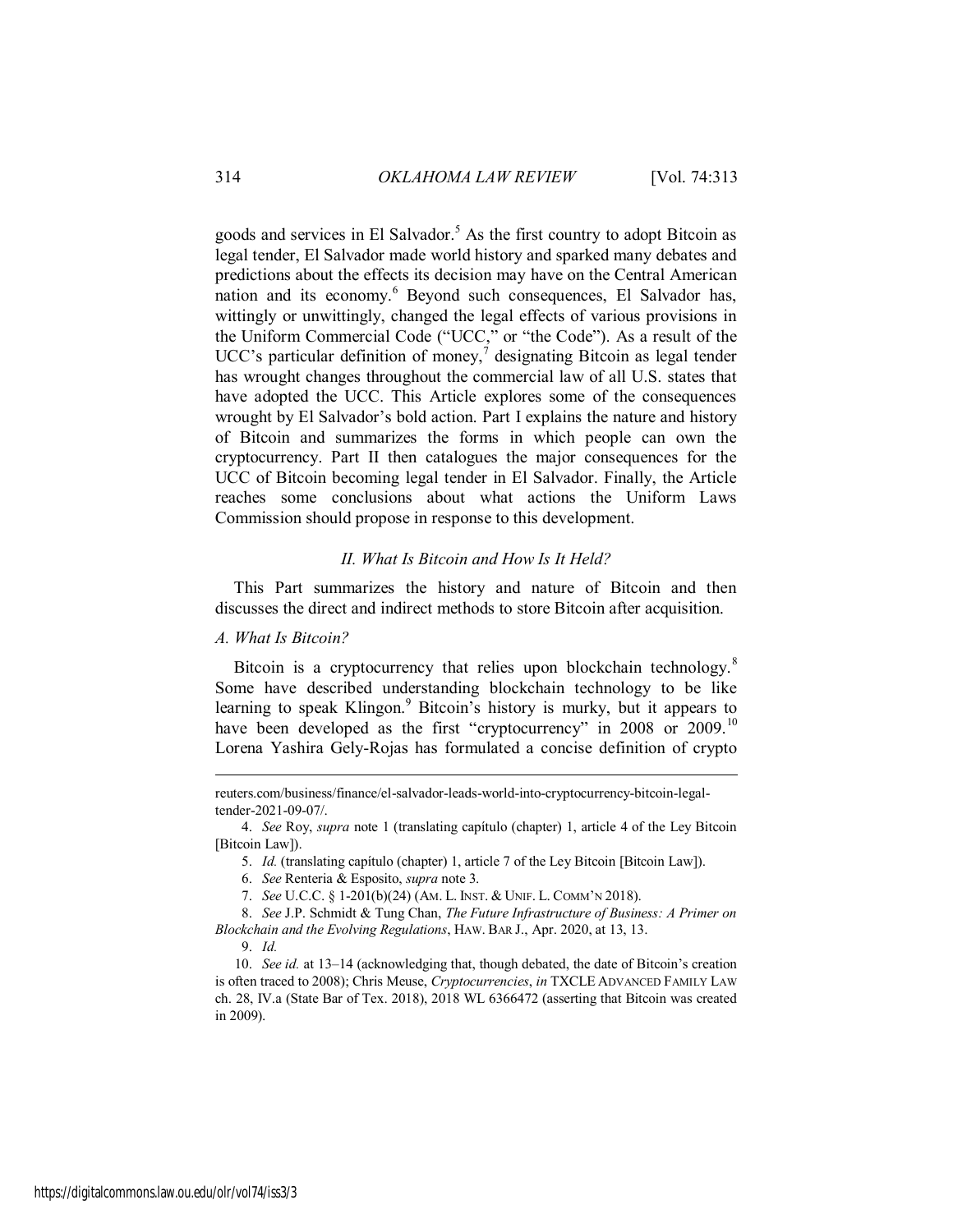and other virtual currencies as "digital representations of value that are issued by private developers and that are not denominated in fiat currency, but rather have their own unit of account."<sup>11</sup> Bitcoin, developed by a person known by the pseudonym Satoshi Nakamoto, relies upon "cryptography by using a distributed database across nodes of peer-to-peer networks"<sup>12</sup> referred to as the blockchain.<sup>13</sup> This means that transactions involving Bitcoin or other cryptocurrencies are recorded on a computer network that is not located on a single computer or system. Rather, the information is "distributed on computers around the world called 'nodes.'"<sup>14</sup> The network is not built by a single person, entity, or government; each node is created by anyone with equipment that can support a node, and this diversity is what "makes a public blockchain a decentralized and 'distributed' ledger" of transactions.<sup>1</sup>

Bitcoin is essentially a "digital asset," the transfer and ownership of which is "recorded on a blockchain."<sup>16</sup> Blockchain advisors Schmidt and Chan explain the revolutionary use of cryptography on a blockchain network that gives cryptocurrencies the certainty and security that transactions in them are not fraudulent:

Satoshi Nakamoto's solution was to create a "trustless" ledger. Simplified, his idea was to create a public ledger that everyone could look at that was completely transparent. Each electronic "coin" would have a cryptographic, unique identity that would be tracked on this public ledger. As the coin moved from payment to payment, every movement would be visible and tracked on the public ledger. The ledger would not need to rely on a bank or anyone else to make sure there were no duplications or to reconcile against a physical account.<sup>17</sup>

Numerous qualities of Bitcoin make it a unique form of currency. Bitcoin's cryptography is open source and decentralized, as the data is spread across numerous peer-to-peer networks and not stored in a central

<sup>11.</sup> Lorena Yashira Gely-Rojas, *Cryptocurrencies and the Uniform Commercial Code: The Curious Case of Bitcoin*, 8 U. P.R. BUS. L.J. 129, 130 (2017).

<sup>12.</sup> *Id.*

<sup>13.</sup> *Id.*

<sup>14.</sup> Schmidt & Chan, *supra* note 8, at 14.

<sup>15.</sup> *Id. See generally* Meuse, *supra* note 10, at IV.a.

<sup>16.</sup> Schmidt & Chan, *supra* note 8, at 14.

<sup>17.</sup> *Id.*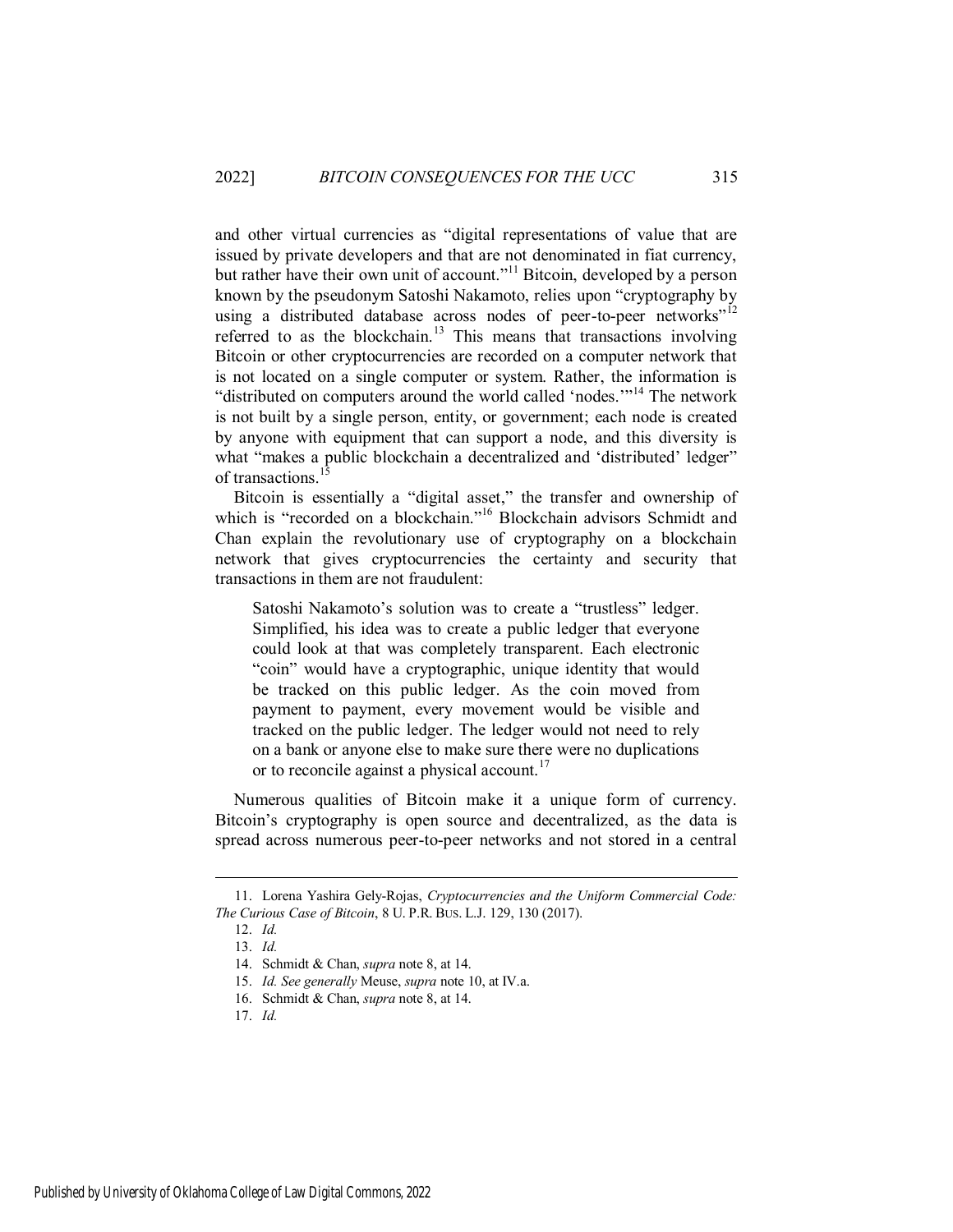location.<sup>18</sup> Bitcoin can be used to complete transfers to other Bitcoin users willing to receive value in this form.<sup>19</sup> (Outside of El Salvador, a seller's willingness to receive this form of value is essential to the transaction. However, under El Salvador's new law, a seller *must* accept Bitcoin as payment, even if receiving value in this form is against his will.<sup>20</sup> One of the unique features of transacting with Bitcoin is that the transacting parties can remain anonymous since parties are not required to provide personal information to send or receive payments—they merely need a personal digital key to access their digital currency.<sup>21</sup> Because this payment medium does not include any identifying personal information, Bitcoin is a digital equivalent of paying in cash.<sup>22</sup> No legal entity or natural person "controls" the blockchain that processes and validates transactions.<sup>23</sup> Bitcoin also provides a security advantage—because the information on holdings is decentralized and dispersed among independent nodes, a centralized authority or a hacker cannot break in and delete entries in the ledger.<sup>24</sup> In addition, the transaction ledger is transparent and open to anyone with the necessary equipment.<sup>25</sup> Schmidt and Chan summarize some of the alleged attractive features of such a payment system as Bitcoin:

This new decentralized system of electronic cash offered a number of attractive features over the centralized money system that currently relies on banks, credit card companies, and other centralized authorities. The decentralized nature of a blockchain eliminated the risk of a centralized authority controlling the cash system and deciding all facets of transfer policies, including the order of transfers and fees. Blockchain eliminated the risk of the centralized authority being hacked, held hostage, or otherwise captured. Blockchain also eliminated the middleman, reducing

<sup>18.</sup> *See id.*

<sup>19.</sup> *See* Gely-Rojas, *supra* note 11, at 131.

<sup>20.</sup> *See* Roy, *supra* note 1 (translating capítulo (chapter) 1, article 7 of the Ley Bitcoin [Bitcoin Law]).

<sup>21.</sup> *See* Gely-Rojas, *supra* note 11, at 131. Some argue that Bitcoin is better described as "pseudonymous" because although one can "hide one's actual identity behind" the private key, "sophisticated computer analyses have enabled large transactions to be tracked." Jeanne L. Schroeder, *Bitcoin and the Uniform Commercial Code*, 24 U. MIA. BUS. L. REV. 1, 13 (2016).

<sup>22.</sup> Gely-Rojas, *supra* note 11, at 129.

<sup>23.</sup> *Id.* at 130.

<sup>24.</sup> Schmidt & Chan, *supra* note 8, at 14.

<sup>25.</sup> *Id.*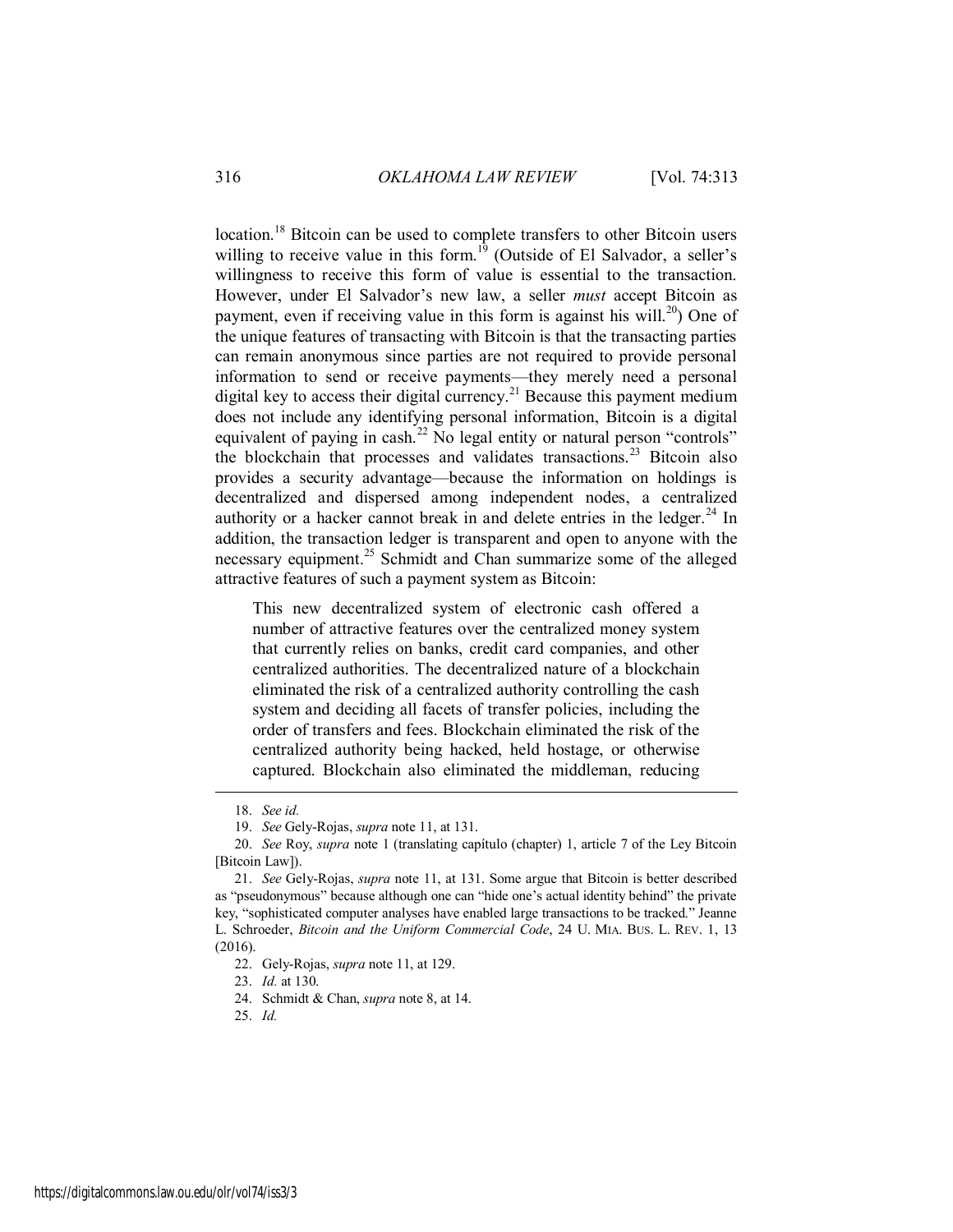the time, fees, and human errors associated with more intermediaries. Satoshi Nakamoto had thought through these issues to present a truly innovative change to the old cash system.<sup>26</sup>

#### <span id="page-5-0"></span>*B. How Bitcoin Is Acquired and Held*

Where does Bitcoin come from and how does one own it? No commodity or promise of any sovereign government backs Bitcoins.<sup>27</sup> New Bitcoins are released into the market through a process called mining in which computer programmers attempt to solve mathematical problems and receive Bitcoin in exchange.<sup>28</sup> Although the original miners were individuals with computers, the computations required to mine Bitcoin have become so complex that the number of miners has decreased and individuals have been replaced by large enterprises that pool resources.<sup>29</sup> One important aspect of Bitcoin that distinguishes it from fiat currency, which can be created at will in infinite amounts,  $30$  is that the Bitcoin algorithm was designed to cap the amount of Bitcoin that will ever be created at 21 million and to reduce the amount of coins given as rewards to miners as more and more Bitcoin is released.<sup>31</sup>

Unless one is a miner who receives Bitcoin as a reward, one can acquire Bitcoins "by purchasing them on various online exchanges, through peerto-peer transfers, or by receiving them as payment for a product or service."<sup>32</sup> One can hold Bitcoin directly in a digital wallet stored on a personal device and transfer it without the use of any intermediary. <sup>33</sup> The digital wallet stores the private, anonymous keys necessary for accessing a public (but still anonymous) Bitcoin address that represents the Bitcoin.<sup>34</sup> Bitcoin ownership is confirmed through the blockchain by both a public and a private key or passcode.<sup>35</sup>

Although not necessary to transact in Bitcoin since one could transact directly from a digital wallet over the blockchain, "a variety of

 $\overline{a}$ 

Published by University of Oklahoma College of Law Digital Commons, 2022

<sup>26.</sup> *Id.* 

<sup>27.</sup> Gely-Rojas, *supra* note 11, at 130.

<sup>28.</sup> *Id.* at 131; *see* Schroeder, *supra* note 21, at 11.

<sup>29.</sup> Schroeder, *supra* note 21, at 12.

<sup>30.</sup> *See* Meuse, *supra* note 10, at IV.a.

<sup>31.</sup> *See* Gely-Rojas, *supra* note 11, at 131.

<sup>32.</sup> *Id.*

<sup>33.</sup> *See id.* at 130–31; *see also* Meuse, *supra* note 10, at IV.d.

<sup>34.</sup> *See* Gely-Rojas, *supra* note 11, at 131; *see also* Meuse, *supra* note 10, at IV.d.

<sup>35.</sup> *See* Schroeder, *supra* note 21, at 13.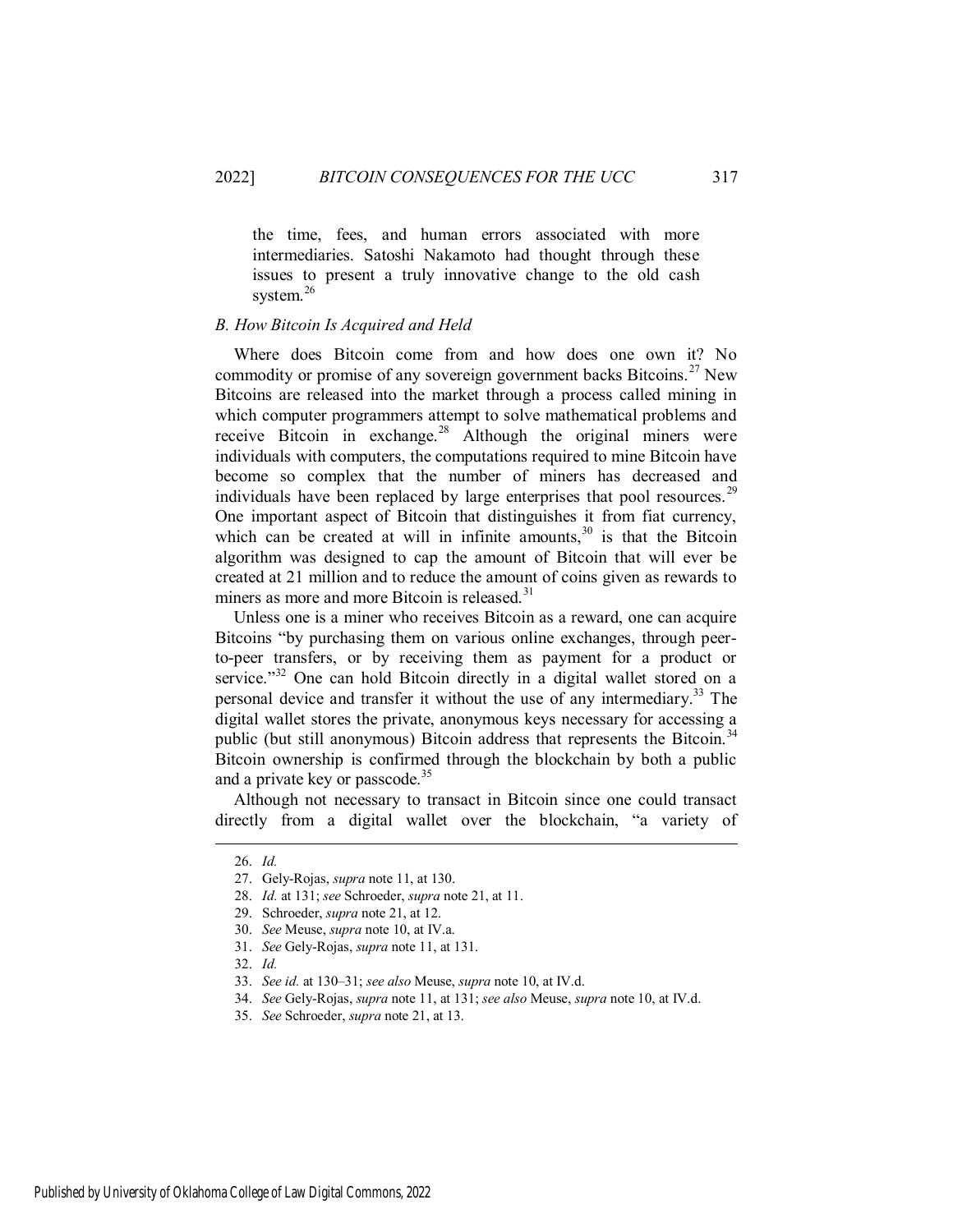intermediaries and exchanges have developed" to facilitate transactions.<sup>36</sup> A cryptocurrency exchange is an online environment in which people can trade Bitcoin for fiat currencies or other cryptocurrencies.<sup>37</sup> Although Bitcoin can be transferred directly over the blockchain, fiat currencies and other things of value cannot be "sent" over the blockchain, so the exchange bridges this gap. These exchanges include Coinbase, Kraken, Bittrex, Bitstamp, Poloniex, and Shapeshift.<sup>38</sup>

In addition to acting as an intermediary to facilitate the exchange of Bitcoin for other cryptocurrencies, fiat currency, or something of value, exchanges can also offer custodial services so that rather than storing the private keys to access Bitcoin in a digital wallet on a personal device, they can be kept by the exchange.<sup>39</sup> One such exchange, Coinbase, explains the difference between holding Bitcoin directly in a digital wallet and holding it through a Coinbase account: "Coinbase.com stores your crypto[currency] for you after you buy it. . . . Think of your Coinbase.com account as a brokerage that can store your crypto[currency] for you, and Wallet like a traditional cash wallet that gives you direct and complete control over your own crypto assets."<sup>40</sup> The analogy to a brokerage account seems apt since if you hold your Bitcoin in a Coinbase.com account, you do not actually have the Bitcoin in your personal wallet; you have a claim against Coinbase.com for the amount of Bitcoin they are holding on your behalf.<sup>41</sup>

Thus, Bitcoin acts like a currency as it is a medium by which people can exchange things of value. It can also be a way to store value since the amount of fiat currency or goods and services one can trade for Bitcoin will fluctuate based upon Bitcoin's perceived value relative to the values of fiat currency. Although functioning like money in this way, until El Salvador passed its Bitcoin law, Bitcoin was not a real currency—no government had

<sup>36.</sup> *Id.*

<sup>37.</sup> *See* Schmidt & Chan, *supra* note 8, at 22.

<sup>38.</sup> *Id.* at 15.

<sup>39.</sup> *See id.* at 15–16.

<sup>40.</sup> *What's the Difference Between Coinbase.com and Coinbase Wallet?*, COINBASE, https://help.coinbase.com/en/wallet/getting-started/what-s-the-difference-between-coinbasecom-and-wallet (last visited Mar. 3, 2022)*.*

<sup>41.</sup> *See Legal: Coinbase User Agreement*, COINBASE (Feb. 1, 2022), https://www. coinbase.com/legal/user\_agreement/united\_states.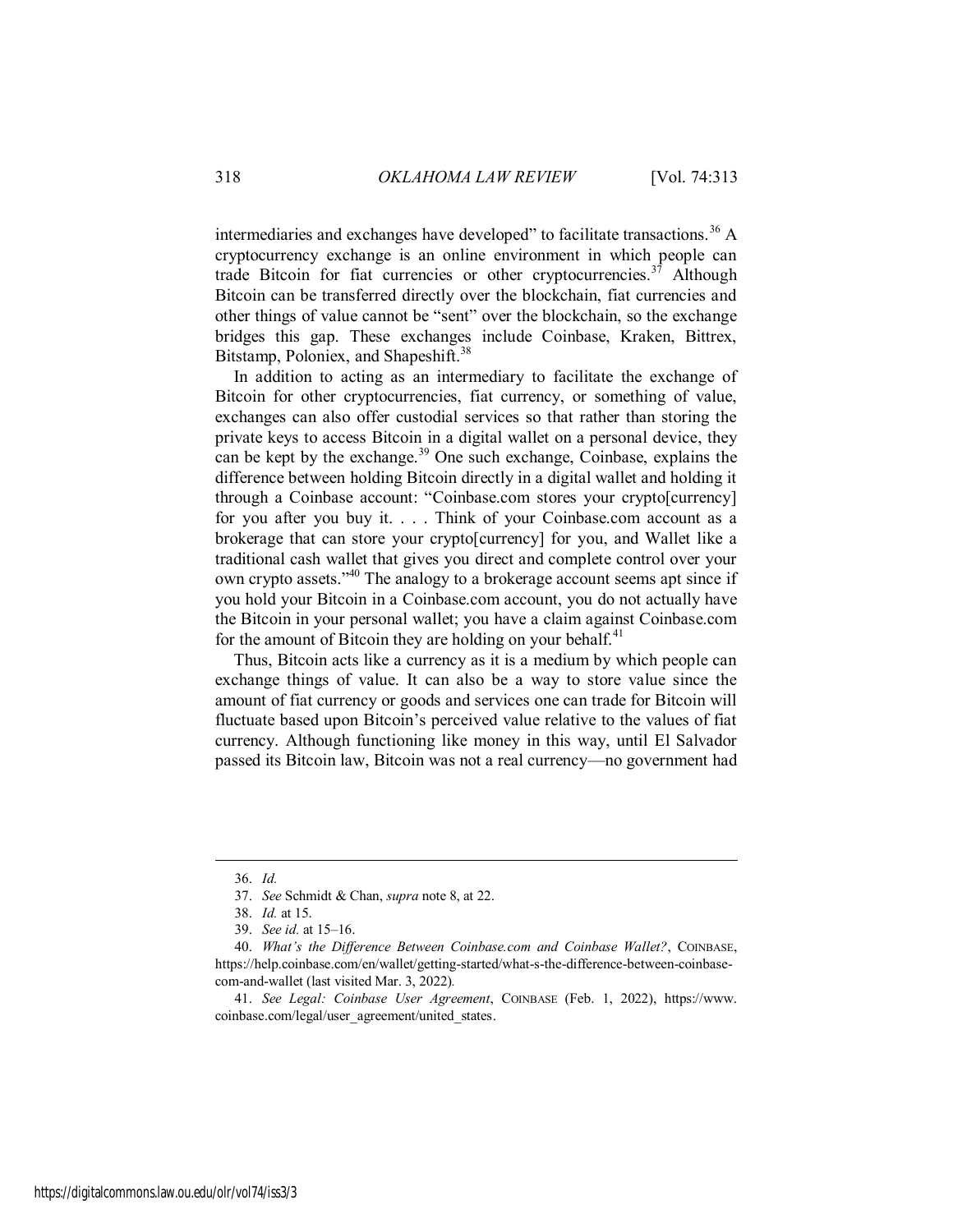designated it as legal tender in which taxes could be paid or that could be required to be accepted in payment of debts.<sup>42</sup>

#### <span id="page-7-0"></span>*III. The Impact of El Salvador's Law on the Uniform Commercial Code*

The definition of the term "money," contained in Article  $1<sup>43</sup>$  is the Trojan horse through which the Congress of El Salvador entered into the law of states that have adopted the UCC to change the effects of many aspects of the Code. After examining this definition and its interpretation, this Part surveys the effects that Bitcoin's transformation into money is having on secured transactions, commercial paper, and bank clearing and payment law.

#### <span id="page-7-1"></span>*A. Bitcoin Becomes Money*

The provisions of Article 1 of the UCC apply to transactions that are subject to the scope of all the other articles of the Code.<sup>44</sup> Article 1 defines "money" to mean "a medium of exchange *currently authorized or adopted by a* domestic or *foreign government*. The term includes a monetary unit of account established by an intergovernmental organization or by agreement between two or more countries."<sup>45</sup> The italicized language designates that the act of authorization or adoption of any medium of exchange by any government, not just the United States, is what categorizes a medium of exchange as money for purposes of the Code. The use of both words "authorized" or "adopted" makes clear that the government does not have to issue or create the medium of exchange but can adopt one produced by the market, like Bitcoin. The word "foreign" makes clear that a government like El Salvador can act to include a medium of exchange within the scope of this definition. The comments make clear that although being designated "legal tender" would include a medium of exchange within the definition, the definition is not limited to that concept. $46$ 

<sup>42.</sup> Joe Hernandez, *El Salvador Just Became the First Country to Accept Bitcoin as Legal Tender*, NPR (Sept. 7, 2021, 4:57 PM ET), https://www.npr.org/2021/09/07/ 1034838909/bitcoin-el-salvador-legal-tender-official-currency-cryptocurrency.

<sup>43.</sup> *See* U.C.C. § 1-201(b)(24) (AM. L. INST. & UNIF. L. COMM'N 2018).

<sup>44.</sup> *Id.* § 1-102.

<sup>45.</sup> *Id.* § 1-201(b)(24) (emphasis added).

<sup>46.</sup> *Id.* § 1-201 cmt. 24 ("The test is that of sanction of government, whether by authorization before issue or adoption afterward, which recognizes the circulating medium as a part of the official currency of that government. The narrow view that money is limited to legal tender is rejected.").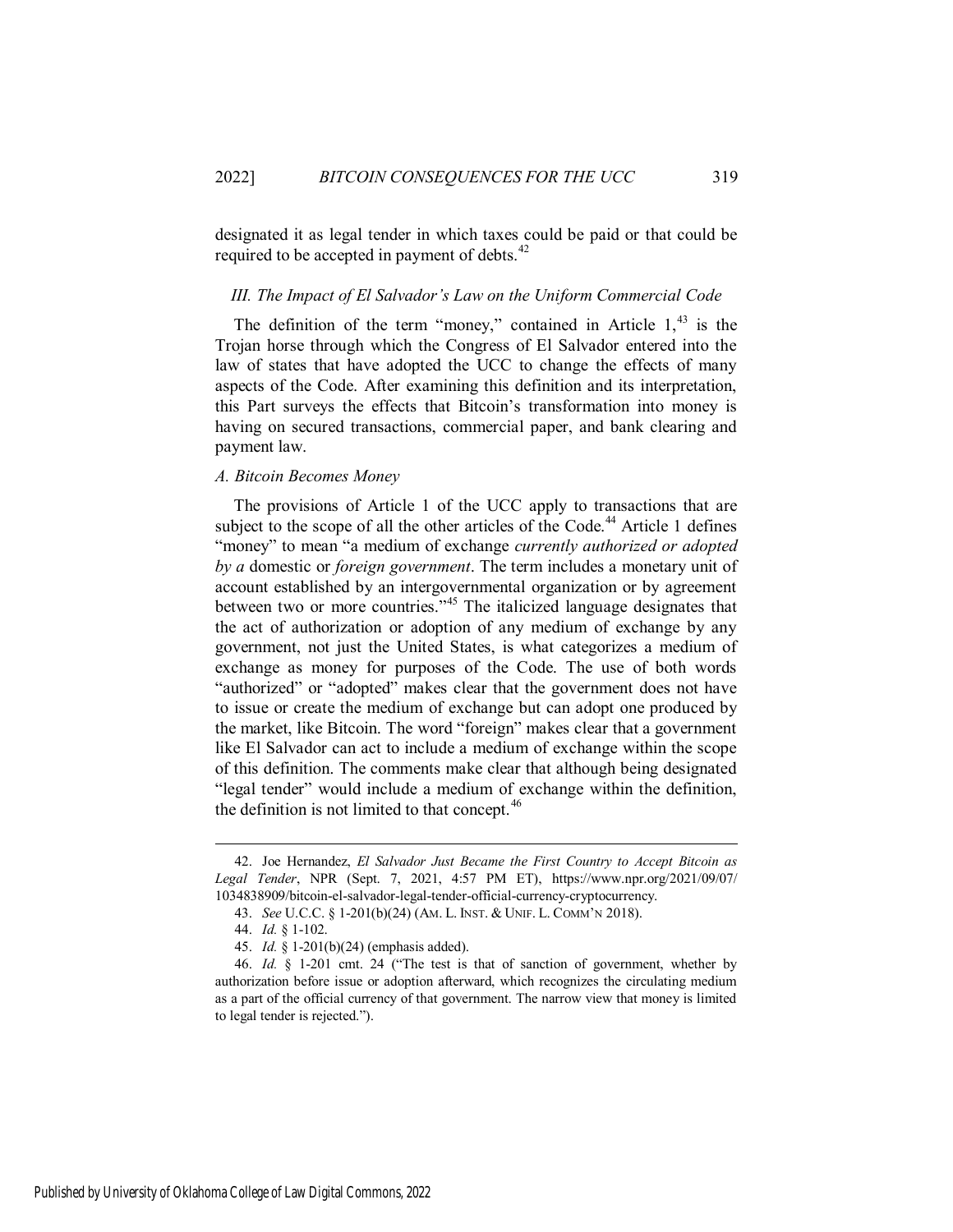Prior to El Salvador's Bitcoin Act, commentators agreed that Bitcoin, although a medium of exchange, was not "money" since no government had authorized or adopted it.<sup>47</sup> Now that El Salvador has adopted Bitcoin as money, for all purposes in the UCC, money includes Bitcoin.

Before turning to the likely impacts that this change will have, there is another definition that may be affected by Bitcoin becoming money for purposes of the UCC. Article 1 defines a "bank" as "a person engaged in the business of banking and includes a savings bank, savings and loan association, credit union, and trust company."<sup>48</sup> The Code employs a circular definition: a bank is a person that engages in "the business of banking," but the Code does not define "the business of banking."<sup>49</sup> Looking to other law, one core element of the business of banking is taking deposits.<sup>50</sup> In a recent dispute over the ability of the Office of the Comptroller of the Currency to issue bank charters to loan originators that do not take deposits, the Southern District of New York held that taking deposits was central to the "business of banking" under federal law.<sup>51</sup>

 $\overline{a}$ 

51. *See* Vullo v. Off. of the Comptroller of the Currency, 378 F. Supp. 3d 271, 292 (S.D.N.Y. 2019), *rev'd sub nom.* Lacewell v. Off. of the Comptroller of the Currency, 999 F.3d 130 (2d Cir. 2021). In reversing, the Second Circuit never reached the merits of the definition of banking; rather, the court reversed because it decided the issue was not ripe as no company had actually filed an application for a license but only a draft application. *See Lacewell*, 999 F.3d at 134.

<sup>47.</sup> *See, e.g.*, Gely-Rojas, *supra* note 11, at 133–34, 138.

<sup>48.</sup> U.C.C. § 1-201(b)(4).

<sup>49.</sup> *See id.* 

<sup>50.</sup> *See* First Fiduciary Corp. v. Off. of the Comm'r of Banks, 684 N.E.2d 1, 3 (Mass. App. Ct. 1997) ("Traditionally, banks have as their base functions the acceptance of deposits, the discounting of bills and notes, and the making of loans."); 26 U.S.C. § 581 (stating that "a substantial part" of a bank's business must "consist[] of receiving deposits and making loans and discounts, or of exercising fiduciary powers similar to those permitted to national banks under authority of the Comptroller of the Currency"); 12 U.S.C. § 1813(a)(2) (defining "State bank" as "any bank, banking association, trust company, bank, industrial bank (*or similar depository institution which the Board of Directors finds to be operating substantially in the same manner as an industrial bank*), or other banking institution which . . . is engaged in the business of receiving deposits" (emphasis added)); *id.* § 1813(l)(1), (3) (defining "deposit" as "the *unpaid balance of money* or its equivalent received or held by a bank or savings association in the usual course of business and for which it has given or is obligated to give credit" or "money received or held by a bank or savings association, or the credit given for *money* or its equivalent received or held by a bank or savings association, in the usual course of business for a special or specific purpose, *regardless of the legal relationship thereby established*" (emphasis added)).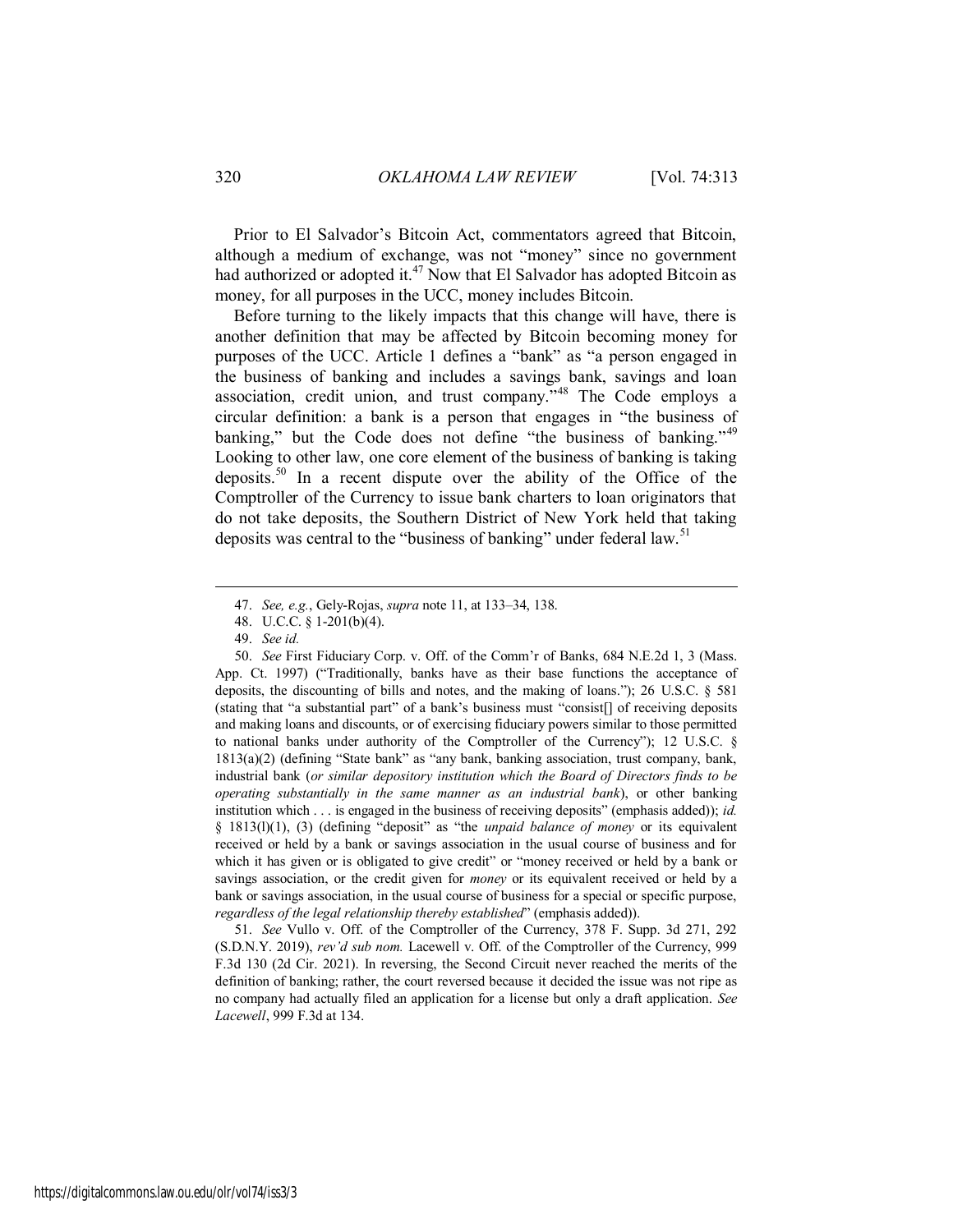Even if an organization does not engage in all activities undertaken by banks, the UCC's open-ended definition of "bank" that relies on other law to define the business of banking "permits the Code to apply to persons and to organizations that engage in only a restricted area or segment of the total banking business."<sup>52</sup> Now that Bitcoin is money, exchanges like Coinbase seem to be operating the business of taking deposits of money; they allow users to store or deposit Bitcoin in their accounts with the exchange, to pay for goods and services out of those accounts, and to receive Bitcoin into them from others. Users of exchange accounts deposit money in the form of Bitcoin and then use the accounts to receive and make payments.<sup>53</sup> Given the breadth of the UCC definition, it is conceivable that exchanges like Coinbase are conducting banking activity in maintaining deposit accounts and are thus banks under the  $UCC$ .<sup>54</sup> Whether or not federal or state banking regulatory law would consider an exchange like Coinbase to be conducting banking business and subject to regulation is another interesting question raised by El Salvador's action, but this question is outside the scope of this Article. For purposes of the UCC, whether or not an entity is regulated as a bank under other law is not dispositive of its characterization as a bank under the UCC as long as it is engaged in the business of banking.<sup>55</sup> There seems to be at least a plausible argument that exchanges that permit clients to store Bitcoin could be considered in the banking business and therefore be banks, at least for purposes of the UCC.

#### <span id="page-9-0"></span>*B. Effects on Secured Transactions Under Article 9*

Bitcoin now being money as defined in section 1-201 of the UCC changes how a secured party would perfect a security interest in Bitcoin. Prior to El Salvador's legislative action, Bitcoin was a "general intangible"

Published by University of Oklahoma College of Law Digital Commons, 2022

<sup>52. 1</sup>A DAVID FRISCH, LAWRENCE'S ANDERSON ON THE UNIFORM COMMERCIAL CODE § 1-201:741 (rev. 3d ed. 2021).

<sup>53.</sup> Jake Frankenfield, *Bitcoin Exchange*, INVESTOPEDIA (Jan. 15, 2022), https://www.investopedia.com/terms/b/bitcoin-exchange.asp.

<sup>54.</sup> *See generally* U.C.C. § 1-201(b)(4).

<sup>55.</sup> *See* Edward D. Jones & Co. v. Mishler, 983 P.2d 1086, 1096 (Or. Ct. App. 1999) (holding that not being subject to bank regulation law does not exempt an organization that conducts banking business from being treated as a "bank" under the UCC); FRISCH, *supra* note 52, § 1-201:741 n.3 ("Whether a person or organization is a bank for the purpose of governmental or administrative regulation of banks presents a different question [than whether a person or organization is a bank for the purpose of the UCC].").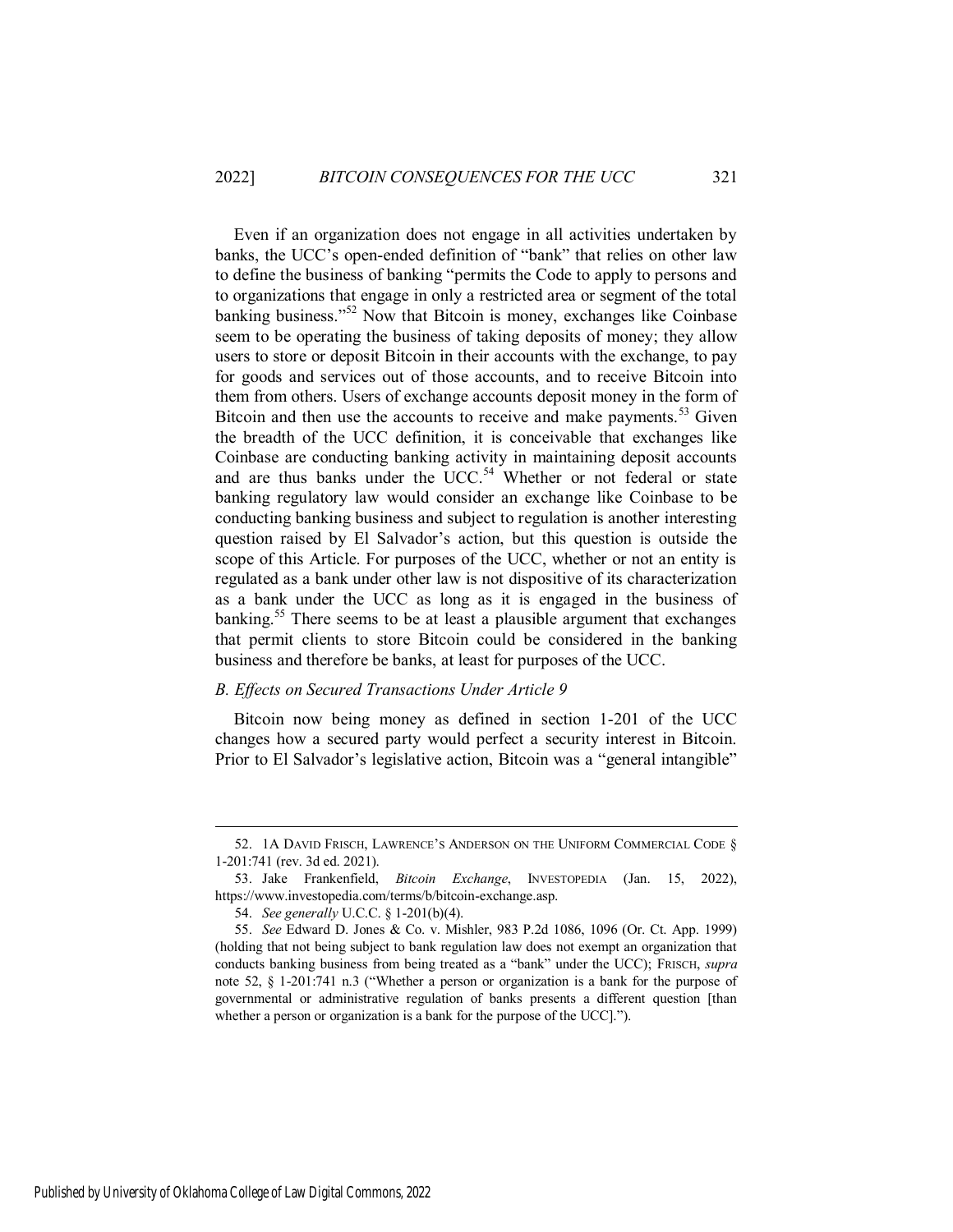under the UCC.<sup>56</sup> A secured creditor can perfect a security interest in a general intangible by filing a UCC-1 financing statement that identifies the Bitcoin as such or simply as a "general intangible."<sup>57</sup> A security interest in "money," however, can be perfected only by possession.<sup>58</sup> This method of perfection appears to be impossible given that Bitcoin is not tangible—it cannot be held like a dollar bill or coins. A court could possibly hold that transferring the private key from a device of the debtor to a device of the secured creditor would be possession of the key or the Bitcoin itself, yet these items are not themselves tangible as they are only digital. Thus, the effect of El Salvador's Bitcoin Act making Bitcoin "money" under the UCC is that it now seems impossible to perfect a security interest in Bitcoin, whereas when it was a general intangible, a secured party could simply file a financing statement.

It also may be impossible to determine which jurisdiction's law applies to a security interest in Bitcoin. The choice-of-law provision for money states that "while . . . money . . . is located in a jurisdiction, the local law of that jurisdiction governs."<sup>59</sup> Since Bitcoin is not tangible and only represented by codes dispersed through a decentralized network of nodes, it is not clear in which jurisdiction it is "located." Perhaps it is located in the jurisdiction in which its owner's device holding the digital key is located. Yet, the digital key is not the Bitcoin but only the method to access it. When Bitcoin was a general intangible, the law governing perfection, the effect of perfection, and priority was the law of the jurisdiction in which the debtor was located. $60$  The choice of law is a relevant concern because it is possible that, due to the lack of a definition of "possession" in the UCC,  $61$ different states will develop different rules to define how or if Bitcoin can be possessed. If such a split arises, outcomes may depend upon whether the Bitcoin is located in one state or another.

The one advantage of Bitcoin becoming money is that a transferee of Bitcoin would take free of any security interest in the Bitcoin (unless acting

<sup>56.</sup> *See* Gely-Rojas, *supra* note 11, at 137–38; *see also* Matthew D. Rayburn, Note, *Bitcoin When the Bank Breaks: Uncertainty in the Treatment of Bitcoin & Other Cryptocurrencies in the Face of Bankruptcy*, 16 N.Y.U. J.L. & BUS. 257, 274–75 (2019).

<sup>57.</sup> *See* U.C.C. § 9-501(a)(2); *see also* Schroeder, *supra* note 21, at 38.

<sup>58.</sup> *See* U.C.C. § 9-312(b)(3).

<sup>59.</sup> *See id.* § 9-301(3).

<sup>60.</sup> *See id.* § 9-301(1).

<sup>61.</sup> *See generally id.* § 1-201.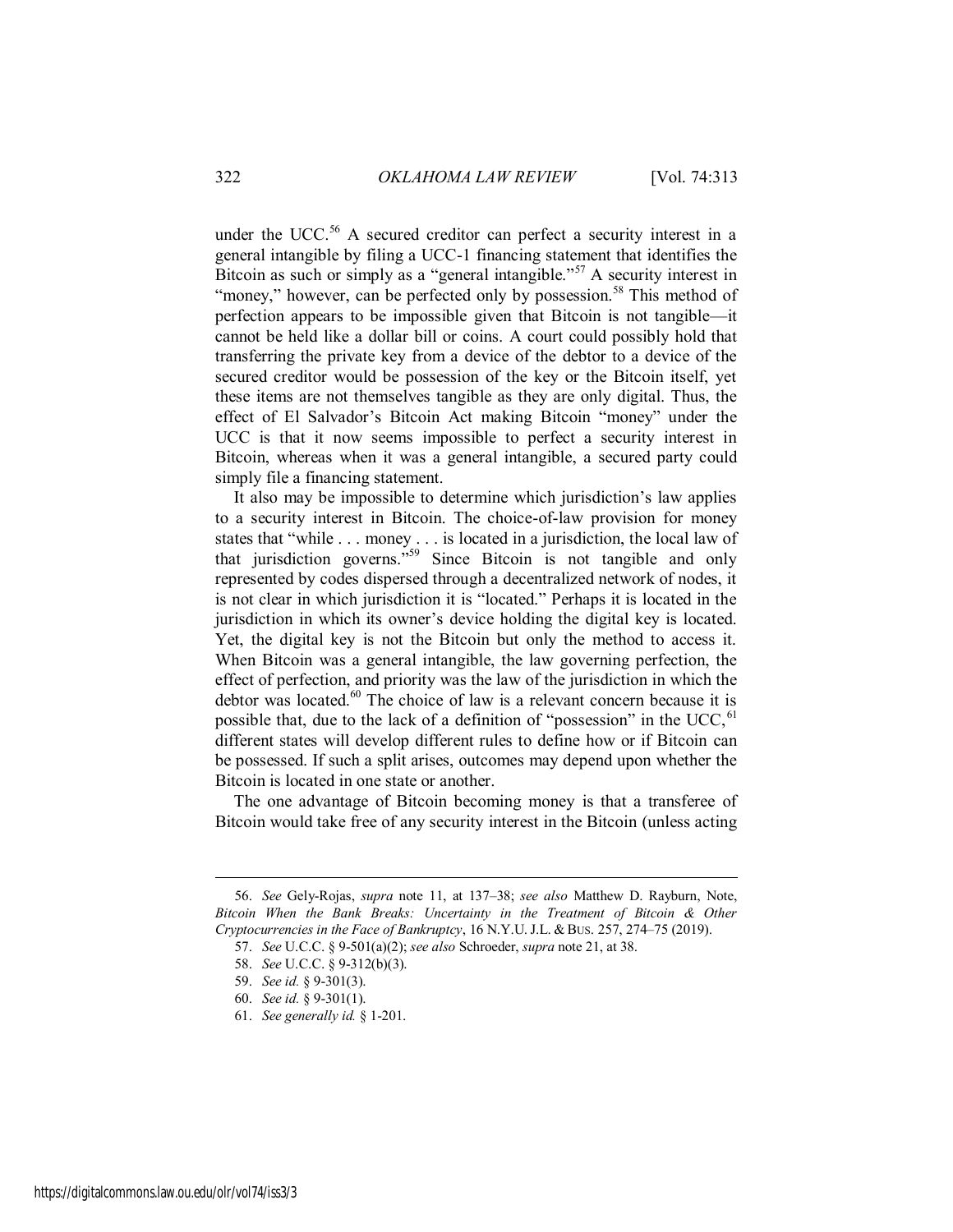in collusion to defraud the secured party).<sup>62</sup> When Bitcoin was a general intangible, security interests continued notwithstanding sale of the Bitcoin (unless the secured party consented to the transfer free of its interest). $^{63}$ Investment advisor Michael Gordon noted that when Bitcoin was a general intangible, "it [was] unclear how a transferee would confirm that all liens that previously attached to the relevant Bitcoins [had] been released."<sup>64</sup> Now that Bitcoin is clearly money, this problem has been eliminated.<sup>65</sup> The practical benefit of this change is likely minimal since the anonymous nature of Bitcoin transactions would make it improbable for a secured party to find the Bitcoin transferred.<sup>66</sup> Thus, although when Bitcoin was a general intangible a security interest would remain attached after transfer, practically it was unlikely a secured party could find the Bitcoin again.

Bitcoin becoming money also implicates parties' contractual obligations. Prior to Bitcoin becoming money, for Article 9 purposes any contract that obligated a party to deliver Bitcoin in exchange for property or services would have been a contract right, and thus a general intangible, since there would have been no obligation to pay "money." Now, however, such an obligation should be classified as an "account" since the obligation to deliver Bitcoin is a "monetary obligation."<sup>67</sup> All rules relating to "accounts<sup>"68</sup> would therefore apply to Bitcoin transactions, including the

<sup>62.</sup> *See id.* § 9-332.

<sup>63.</sup> *See id.* § 9-325; *see also* Gely-Rojas, *supra* note 11, at 138; Schroeder, *supra* note 21, at 8 ("Unfortunately, general intangibles are non-negotiable. That is, unlike virtually every other category of personal property recognized by Article 9, once a general intangible becomes encumbered by a security interest, it can never become unencumbered even by transfer to a bona fide purchaser for value. This could greatly impinge on bitcoin's liquidity and, therefore, its utility as a payment system.").

<sup>64.</sup> Michael R. Gordon et al., *Bitcoin to Blockchain: How Laws and Regulations Are Conforming to and Impacting the Use of Virtual Currency*, N.Y.C. BAR CTR. FOR CONTINUING LEGAL EDUC. at V.B.3.e.iv (Apr. 28, 2016), 2016 WL 3019299.

<sup>65.</sup> *See* Schroeder, *supra* note 21, at 16 ("If bitcoin were 'money' it would be entitled to the rule of Sec.  $9-332(a)$ .").

<sup>66.</sup> *See* Pamela J. Martinson & Christopher P. Masterson, *BankThink: The Hazards of Lending to Bitcoin Users*, AM. BANKER (Jan. 2, 2014, 12:00 PM EST), https://www. americanbanker.com/opinion/the-hazards-of-lending-to-bitcoin-users ("Should a borrower transfer collateral funds out of a Bitcoin wallet, it is likely impossible for a creditor to recover since transactions cannot be reversed. Once again, without a control agreement, the option of sweeping the Bitcoin wallet is not available.").

<sup>67.</sup> *See generally* U.C.C. § 9-102(a)(2).

<sup>68.</sup> *See, e.g.*, *id.* §§ 9-102(a)(2), 9-312(b)(1).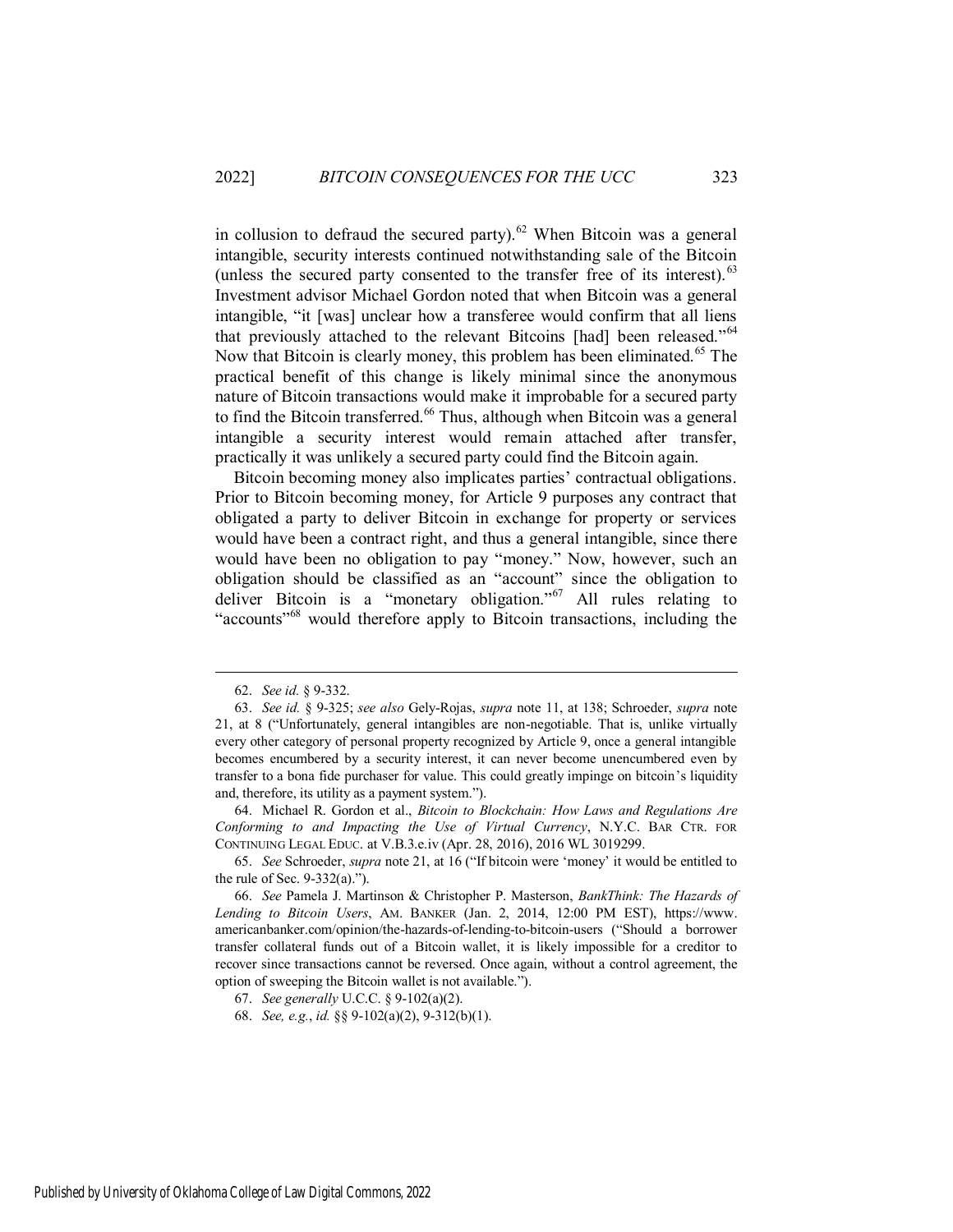rule that makes sales of accounts subject to Article  $9^{69}$  and the rules relating to the assignment of accounts and the obligations of account debtors to comply with notices of assignment.<sup>70</sup> That means that contracts to buy and sell goods and services in exchange for Bitcoin become accounts.

Finally, since Bitcoin is now money, when collateral is sold in exchange for Bitcoin it then becomes "cash proceeds"<sup>71</sup> in which a security interest continues perfected indefinitely as long as the Bitcoin remains identifiable. Given the unique private key, it should remain identifiable.<sup>72</sup> Thus, although it may now be practically impossible to take an original security interest in Bitcoin due to the problem of possession, it is now quite easy to maintain a perfected security interest as proceeds since it is automatically perfected as cash proceeds.<sup>73</sup>

The foregoing analysis applies when the Bitcoin itself is the collateral. If a debtor holds Bitcoin through an exchange as described in Section II.B, then the debtor does not create a security interest in Bitcoin but rather in its rights against the exchange. Strictly speaking, the collateral is the contractual claim against the exchange to receive or transfer the Bitcoin deposited with the exchange.<sup>74</sup> Such a right would be a payment intangible or a general intangible.<sup>75</sup> This latter term is a catchall for all property that is not "accounts, chattel paper, commercial tort claims, deposit accounts, documents, goods, instruments, investment property, letter-of-credit rights, letters of credit, money, and oil, gas, or other minerals before extraction."<sup>76</sup> The only items on this list that could possibly identify an account holding Bitcoin would be an account, a deposit account, or investment property. A customer's account with a Bitcoin exchange would not be an "account" as defined in the UCC because, even though the client's right to receive back their Bitcoin would be considered a "right to payment of a monetary obligation"<sup>77</sup> since Bitcoin is money, such a right does not arise from the disposition of property or services rendered.<sup>78</sup> The client neither disposes of

- 73. *See generally id.* § 9-312(b)(3)(e).
- 74. *See, e.g.*, *supra* note 41 and accompanying text.
- 75. *See generally* U.C.C. § 9-102(a)(42), (61).
- 76. *Id.* § 9-102(a)(42).
- 77. *See generally id.* § 9-102(a)(2).
- 78. *See generally id.*

<sup>69.</sup> *See id.* § 9-109(a)(3).

<sup>70.</sup> *See id.* §§ 9-404, 9-406.

<sup>71.</sup> *See generally id.* § 9-102(a)(9) (defining "[c]ash proceeds" as "proceeds that are *money*, checks, deposit accounts, or the like" (emphasis added)).

<sup>72.</sup> *See generally id.* § 9-315(d)(2), (e).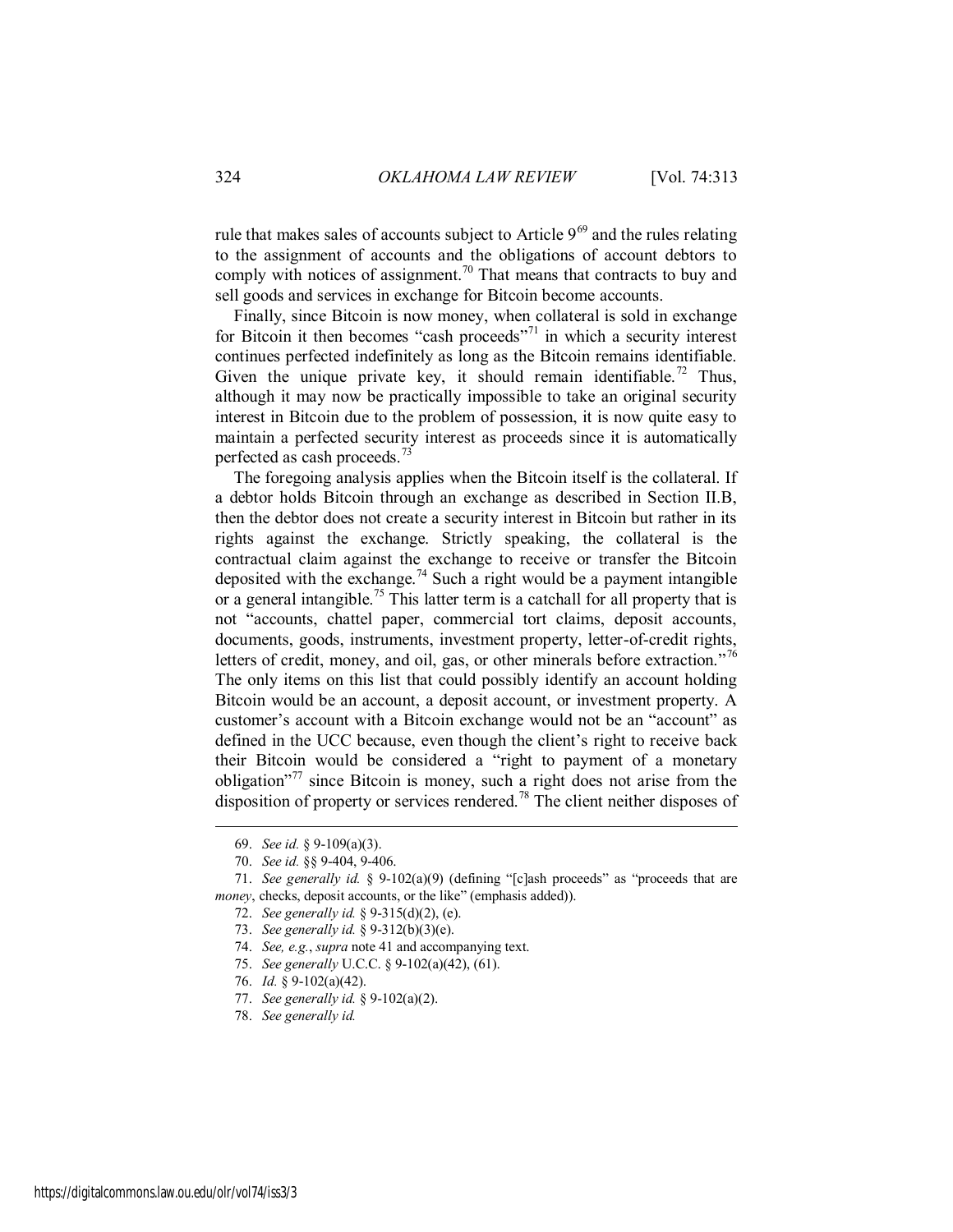the Bitcoin nor provides services to the exchange. Comment 5.a to section  $9-102(a)(2)$  lends support to the argument that an account with an exchange is not an "account" under the UCC:

Among the types of property that are expressly excluded from the definition of account is "a right to payment for money or funds advanced or sold." . . . As used in the exclusion from the definition of "account," however, "funds" is a broader concept (although the term is not defined). For example, when a banklender credits a borrower's deposit account for the amount of a loan, the bank's advance of funds is not a transaction giving rise to an account.<sup>79</sup>

Since Bitcoin is now money, this comment makes clear that a right to the payment of that money is not an account.

The exchange account could be considered a "deposit account,"<sup>80</sup> since the contract seems similar to a traditional deposit account. The UCC defines "deposit account" as a "demand, time, savings, passbook, or similar account maintained with a bank."<sup>81</sup> This definition, however, "like that of 'money' is surprisingly unhelpful, presupposing that the reader already knows what an 'account maintained by a bank' is."<sup>82</sup> In a cryptocurrency exchange account transaction, like in a traditional bank deposit account, the customer delivers money in exchange for the right to withdraw the money or have it sent from the deposit account to pay other people. Since the exchange account could be considered "similar" to a demand account, the key to the definition is "maintained with a bank."<sup>83</sup> Thus, if exchanges such as Coinbase are banks, as discussed in Section III.A, then these accounts would likely be "deposit accounts."<sup>84</sup>

An exchange account's classification as a deposit account has three consequences. First, using the exchange account as collateral in a consumer transaction<sup>85</sup> would exclude the creation of a security interest in those

 $\overline{a}$ 

Published by University of Oklahoma College of Law Digital Commons, 2022

<sup>79.</sup> *Id.* § 9-102 cmt. 5(a).

<sup>80.</sup> *See generally id.* § 9-102(a)(29).

<sup>81.</sup> *Id.*

<sup>82.</sup> Schroeder, *supra* note 21, at 21.

<sup>83.</sup> *See generally* U.C.C. § 9-102(a)(29).

<sup>84.</sup> *See generally id.*

<sup>85.</sup> A "consumer transaction" is defined to mean "a transaction in which (i) an individual incurs an obligation primarily for personal, family, or household purposes, (ii) a security interest secures the obligation, and (iii) the collateral is held or acquired primarily for personal, family, or household purposes." *Id.* § 9-102(a)(26).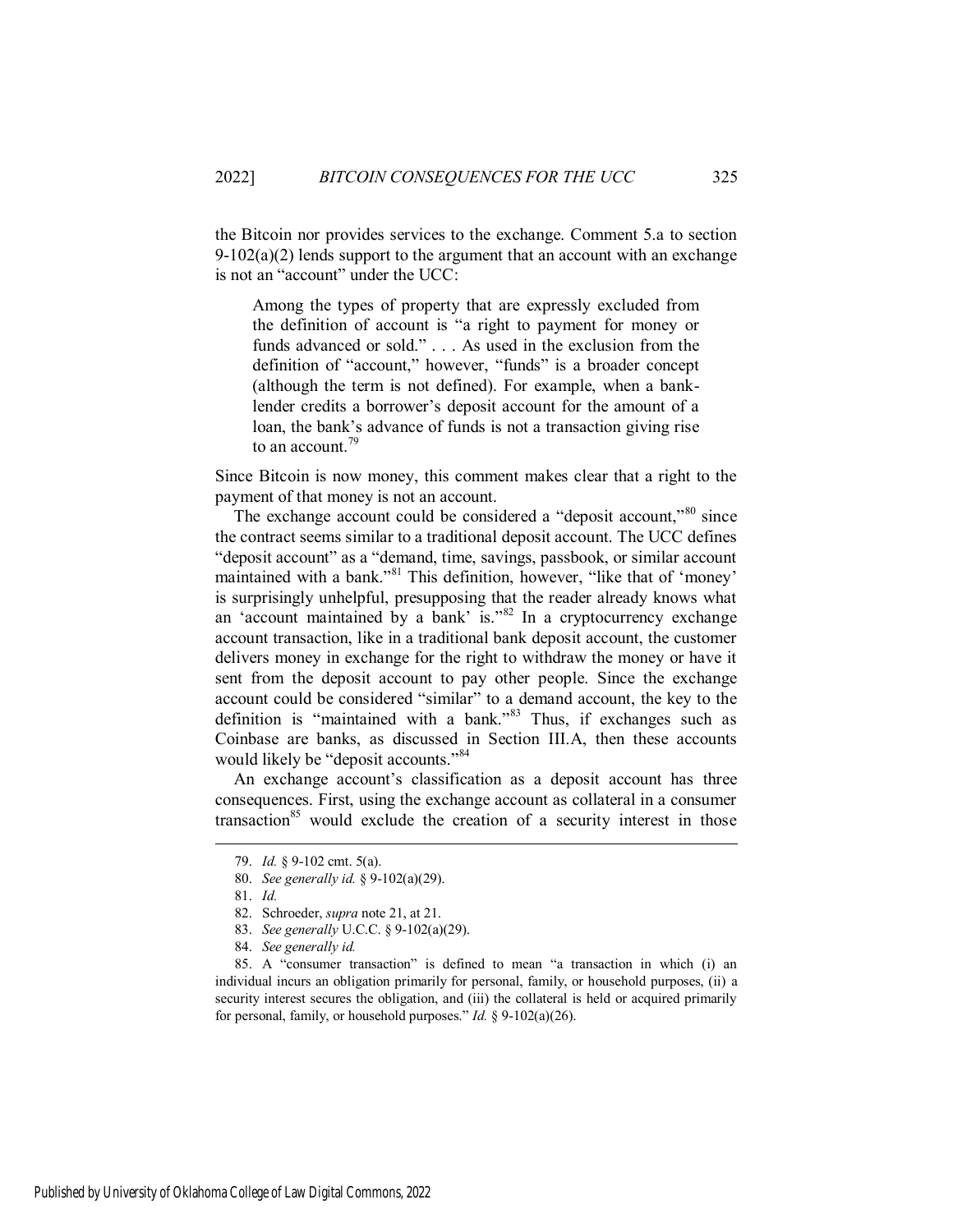accounts from the scope of Article 9 (except that the rules relating to proceeds would still apply).<sup>86</sup> Thus, the only way to obtain a security interest in the exchange account would be to find a method under the pre-Code common law, although it is highly unlikely that caselaw would contain a clear method since Bitcoin did not exist at the time the UCC was first adopted.<sup>87</sup> In the case of non-consumer business transactions, the creation and perfection of a security interest would be subject to Article 9. The only available method of perfection in the exchange account would be to take control of the account<sup>88</sup> by one of the three specified methods: (1) the secured party is the exchange itself, (2) the secured party enters into a control agreement with the exchange and the customer, or (3) the secured party becomes the exchange's client.<sup>89</sup> Given that the exchanges are not set up with systems to facilitate one of these methods as are commercial banks, they may not be prepared to review and execute such agreements. Thus, if exchanges such as Coinbase are considered banks and these accounts are considered deposit accounts, the value of Bitcoin held in those accounts would likely be very difficult to use as collateral, but it would be possible to do so for business loans.

A second complexity that would arise is that exchange accounts that hold Bitcoin would be "deposit accounts," but accounts that hold other cryptocurrency would likely not be deposit accounts since Bitcoin is the only cryptocurrency within the UCC's definition of "money." This would make creating a security interest in a portfolio of cryptocurrencies held in exchange accounts a complex situation. Finally, the balance of deposited Bitcoin held in an exchange account would also be "cash proceeds" in which a security interest in proceeds is continually perfected to the extent

<sup>86.</sup> *Id.* § 9-109(d)(13) (excluding the assignment of deposit accounts in consumer transactions); *see also* Ben Carpenter, *Security Interests in Deposit Accounts and Certificates of Deposit Under Revised UCC Article 9*, 55 CONSUMER FIN. L.Q. REP. 133, 134 (2001).

<sup>87.</sup> The UCC was first adopted by a state in 1953. *Uniform Commercial Code*, UNIF. L. COMM'N, https://www.uniformlaws.org/acts/ucc (last visited Mar. 4, 2022). In contrast, Bitcoin was created in 2008 or 2009. *See supra* note 10.

<sup>88.</sup> *See* U.C.C. § 9-312(b)(1).

<sup>89.</sup> *See id.* § 9-104 (specifying three methods for establishing control of a deposit account: the bank holding the deposit account is the secured party; the secured party becomes the deposit bank's customer on the account; and the deposit bank, debtor, and secured party enter into an agreement by which the deposit bank agrees to act on the instructions of the secured party).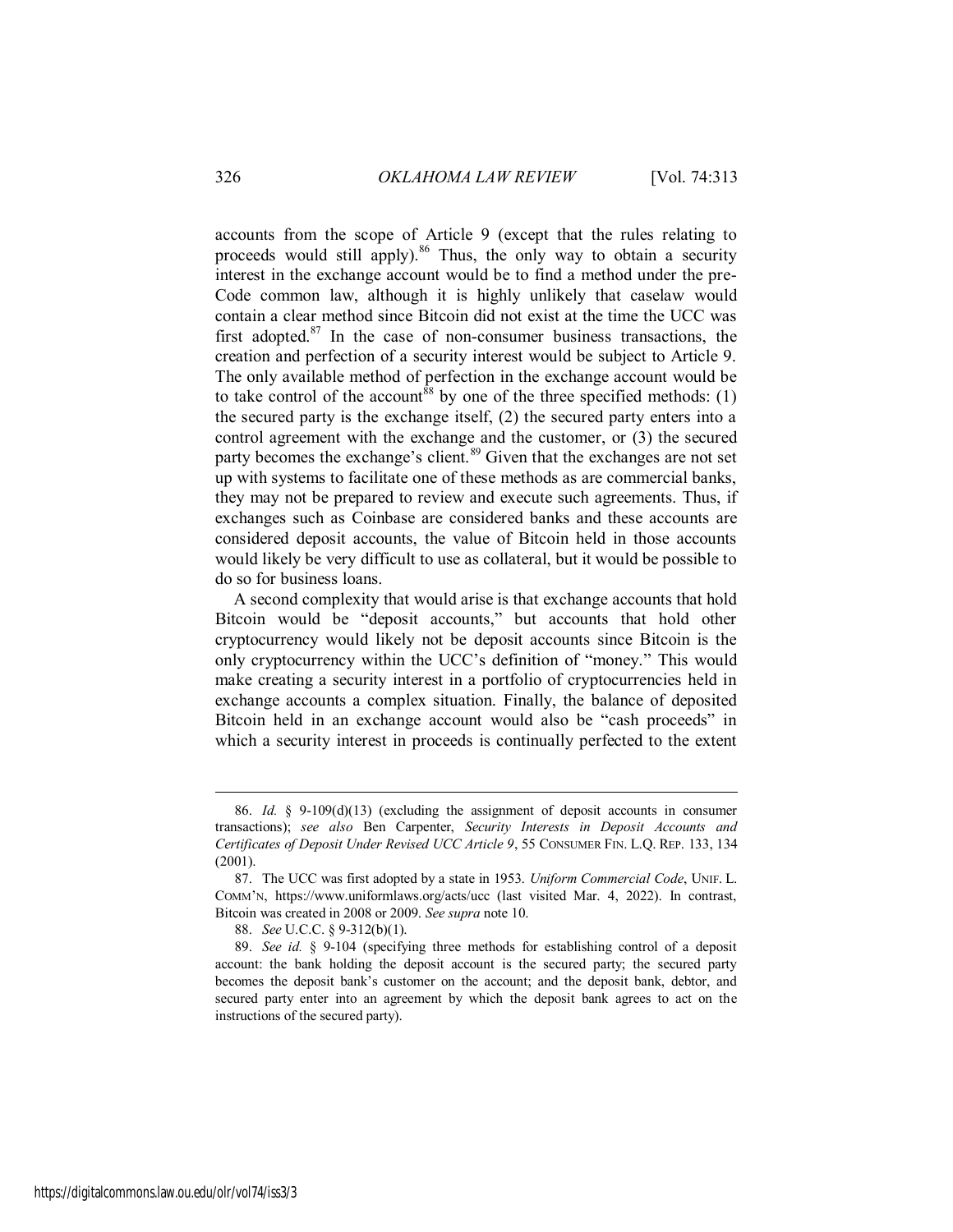proceeds of the sale or other disposition of collateral could be traced to the Bitcoin deposited.<sup>90</sup>

If, on the other hand, courts determine that the exchanges are not "banks," then the customers' accounts with the exchanges would either be "investment property"<sup>91</sup> or "general intangibles."<sup>92</sup> To be investment property, the exchange account would have to be a "securities account" or a "commodity account."<sup>93</sup> To be a securities account, Bitcoin would have to meet the definition of a "security"<sup>94</sup> or a "financial asset."<sup>95</sup> A financial asset is either a "security" or

an obligation of a person or a share, participation, or other interest in a person or in property or an enterprise of a person, which is, or is of a type, dealt in or traded on financial markets, or which is recognized in any area in which it is issued or dealt in as a medium for investment.<sup>96</sup>

The UCC does not define the term "security," although the term has an extensive definition in the U.S. Securities Act of  $1933.^{97}$  If this definition were applied to Bitcoin, the most likely category of the definition that could apply to it would be an "investment contract."<sup>98</sup> In 1946, the U.S. Supreme Court formulated a definition of an investment contract that has stood the test of time:

a contract, transaction or scheme whereby a person invests his money in a common enterprise and is led to expect profits solely from the efforts of the promoter or a third party, it being immaterial whether the shares in the enterprise are evidenced by formal certificates or by nominal interests in the physical assets employed in the enterprise.<sup>99</sup>

- 92. *See generally id.* § 9-102(a)(42).
- 93. *Id.* § 9-102(a)(49).

- 94. *See generally* Securities Act of 1933 § 2, 15 U.S.C. § 77b(a)(1).
- 95. *See generally* U.C.C. § 8-501(a).
- 96. *See id.* § 8-102(9)(i)-(ii).
- 97. *See* Securities Act of 1933 § 2.
- 98. *See generally id.*
- 99. SEC v. W.J. Howey Co., 328 U.S. 293, 298–99 (1946).

<sup>90.</sup> *See generally id.* § 9-102(a)(9) (defining "[c]ash proceeds" to include "deposit accounts"); *id.* § 9-315(d)(2), (e).

<sup>91.</sup> *See generally id.* § 9-102(a)(49).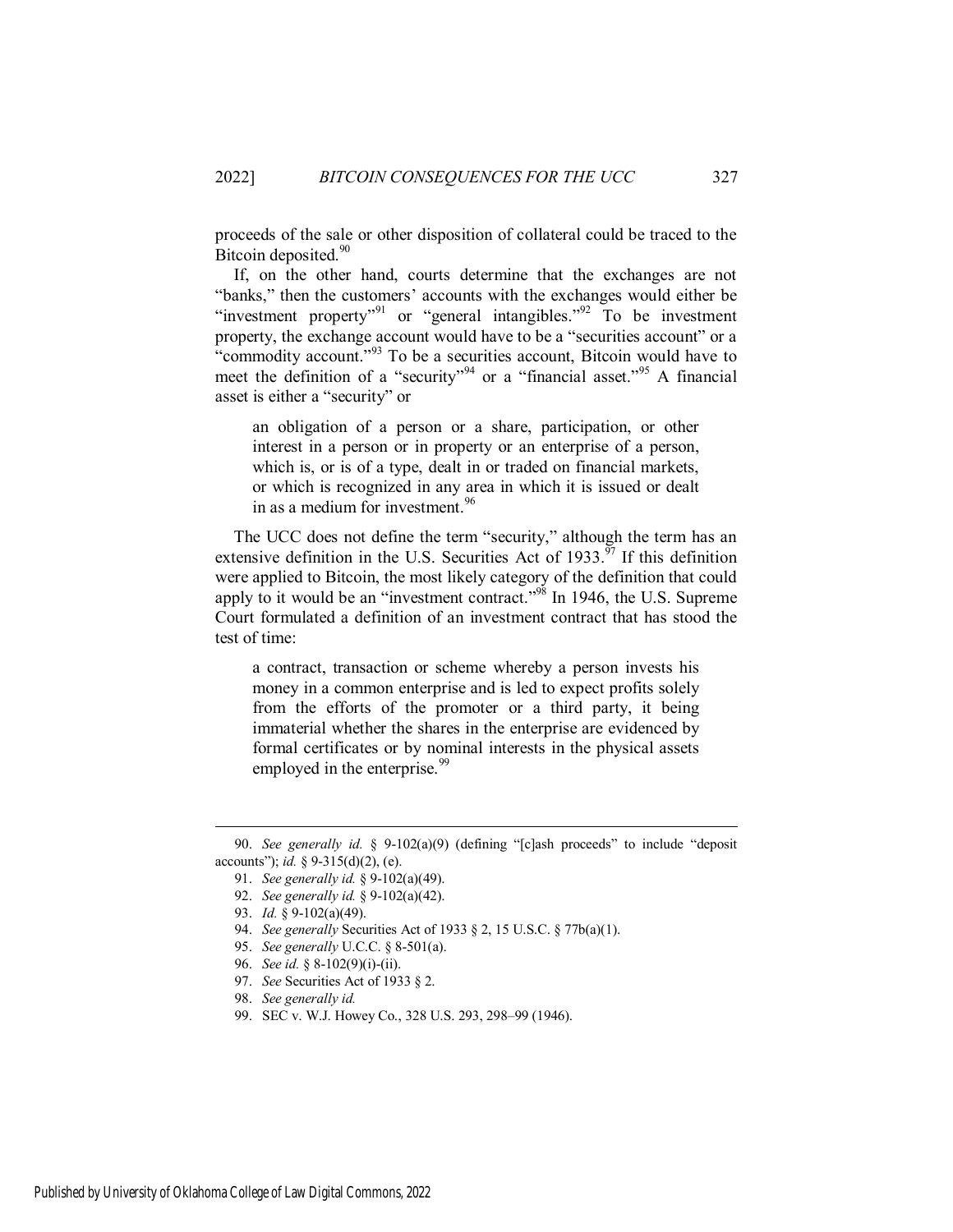Bitcoin, however, is not a contract between anyone. It is a complex set of computer code. One may own Bitcoin in the expectation that Bitcoin will appreciate in value, but such profit would not be due "solely from the efforts of the promoter or a third party."<sup>100</sup> Also, blockchain's decentralized network of nodes may be interconnected, but it does not appear to be a "common enterprise."<sup>101</sup>

The U.S. Securities and Exchange Commission ("SEC") sent mixed messages for several years about the status of cryptocurrencies as an investment contract and hence as a security.<sup>102</sup> Eventually the SEC released written guidance in 2019, but it merely contained lists of multi-factor considerations and further complicated matters by claiming that a cryptocurrency token, even if a security when first mined, might cease to be one at a later date when transferred.<sup>103</sup> Although the SEC may not presently consider some cryptocurrency to meet the definition of an investment contract or other form of security, William Hinman, the Director of the Division of Corporation Finance, emphasized in a 2019 speech that the "analysis of whether something is a security is not static and does not strictly inhere to the instrument. Even digital assets with utility that function solely as a means of exchange in a decentralized network could be packaged and sold as an investment strategy that can be a security."<sup>104</sup>

If Bitcoin is not a security, it is also likely not a financial asset. Other than securities, the following interests can be financial assets if they meet the other aspects of the above-quoted definition: "an obligation of a person or a share, participation, or other interest in a person or in property or an enterprise of a person."<sup>105</sup> Bitcoin is not an obligation of anyone, and it is not a participation in any person or the property of any enterprise. As described in Section II.A, Bitcoin is not owned by anyone; there is no Bitcoin entity. The network is decentralized, and the creators of the network did not retain any ownership of the network or the Bitcoins that are mined.

<sup>100.</sup> *See id.* at 299.

<sup>101.</sup> *See id.* But the SEC has stated they believe a common enterprise may exist. *See Framework for "Investment Contract" Analysis of Digital Assets*, U.S. SEC, https://www.sec.gov/corpfin/framework-investment-contract-analysis-digital-assets (Apr. 3, 2019) [hereinafter *Framework for "Investment Contract" Analysis*].

<sup>102.</sup> *See* Schmidt & Chan, *supra* note 8, at 17–18.

<sup>103.</sup> *See Framework for "Investment Contract" Analysis*, *supra* note 101.

<sup>104.</sup> William Hinman, Dir., Div. of Corp. Fin., U.S. SEC, Digital Asset Transactions: When Howey Met Gary (Plastic), Remarks at the Yahoo Finance All Markets Summit: Crypto (June 14, 2018), https://www.sec.gov/news/speech/speech-hinman-061418.

<sup>105.</sup> U.C.C. § 8-102(a)(9)(ii) (AM. L. INST. & UNIF. L. COMM'N 2018).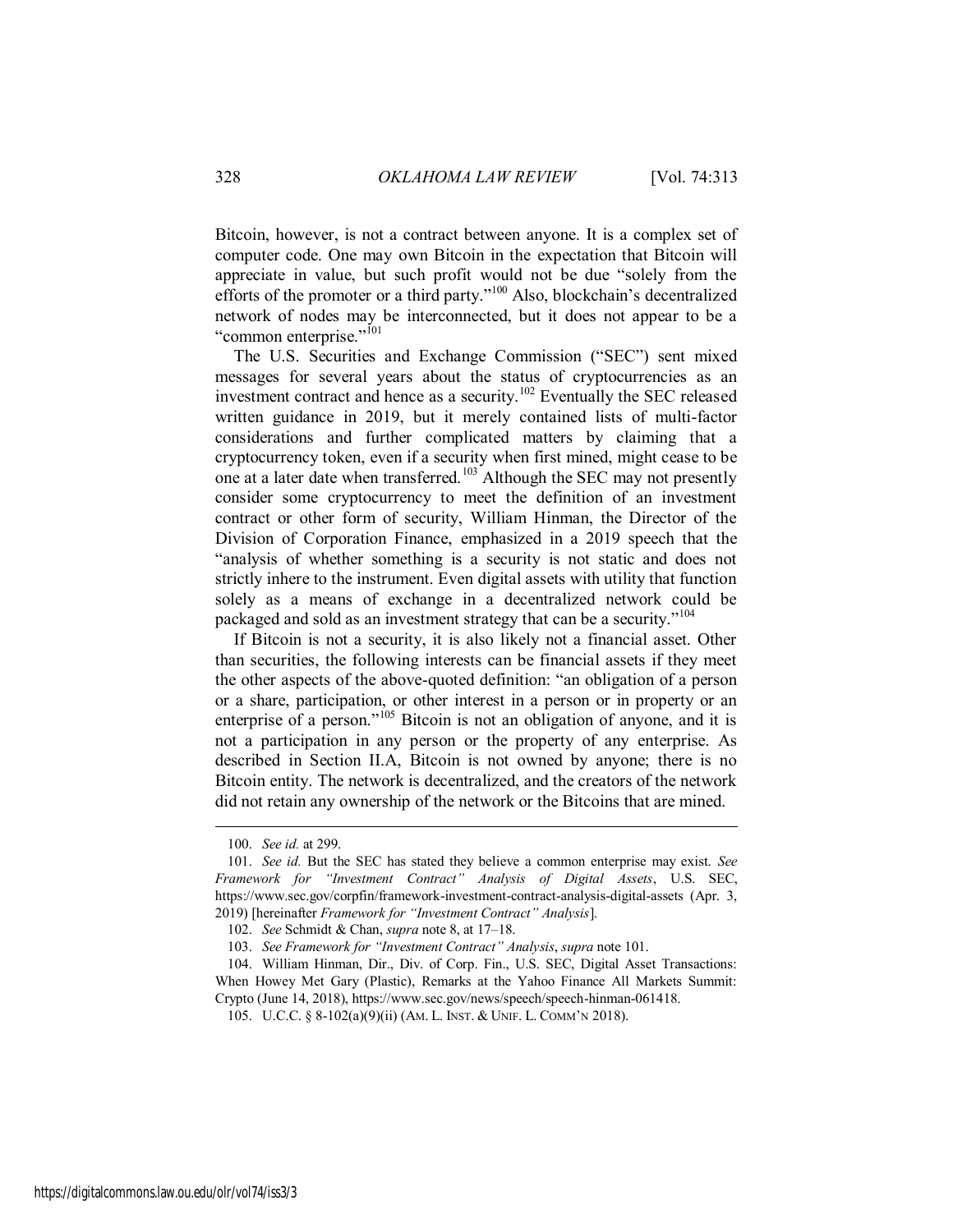Although it would seem that Bitcoin in an exchange account is not a security or a financial asset, exchanges like Coinbase that offer custodial services might be able to use contracts to turn Bitcoin into a financial asset and the account into a securities account.<sup>106</sup> The definition of financial asset also includes this broad provision: "any property that is held by a securities intermediary for another person in a securities account if the securities intermediary has expressly agreed with the other person that the property is to be treated as a financial asset under this Article.<sup> $107$ </sup> If an organization like Coinbase were a "securities intermediary"<sup>108</sup> and the exchange placed in the account agreement that the account be considered a "securities account,"<sup>109</sup> then the Coinbase contract could establish that Bitcoin is a financial asset. The term "securities intermediary" includes "(i) a clearing corporation; or (ii) a person, including a bank or broker, that in the ordinary course of its business maintains securities accounts for others and is acting in that capacity."<sup>110</sup> Unlike the definition of a deposit account, this definition does not require that exchanges be considered banks, as a securities intermediary can be simply "a person." The key term in the securities intermediary definition is "securities account," which is defined as "an account to which a financial asset is or may be credited in accordance with an agreement under which the person maintaining the account undertakes to treat the person for whom the account is maintained as entitled to exercise the rights that comprise the financial asset."<sup>111</sup> Thus, an exchange like Coinbase could simply characterize the account as a "securities account" and agree in the account opening contract with its customer that Bitcoin is a "financial asset." If the Bitcoin account became a "securities account," a secured party could perfect a security interest in the exchange account either by filing or control, $112$  but control would entitle the secured party priority over parties who merely filed a financing statement.<sup>113</sup>

<sup>106.</sup> *See* Schroeder, *supra* note 21, at 59–60.

<sup>107.</sup> U.C.C. § 8-102(a)(9)(iii).

<sup>108.</sup> *See generally id.* § 8-102(a)(14).

<sup>109.</sup> *See generally id.* § 8-501(a).

<sup>110.</sup> *Id.* § 8-102(a)(14).

<sup>111.</sup> *See id.* § 8-501(a).

<sup>112.</sup> *See id.* § 9-310(a), (b)(8) (optional perfection by filing); *id.* § 9-312(b)(1) (perfection by control); *id.* § 9-314(a) (perfection by control).

<sup>113.</sup> *See id.* § 9-328(1); *see also* Schroeder, *supra* note 21, at 62 ("Whereas perfection by filing gives secured parties little practical ability to protect themselves against transfers of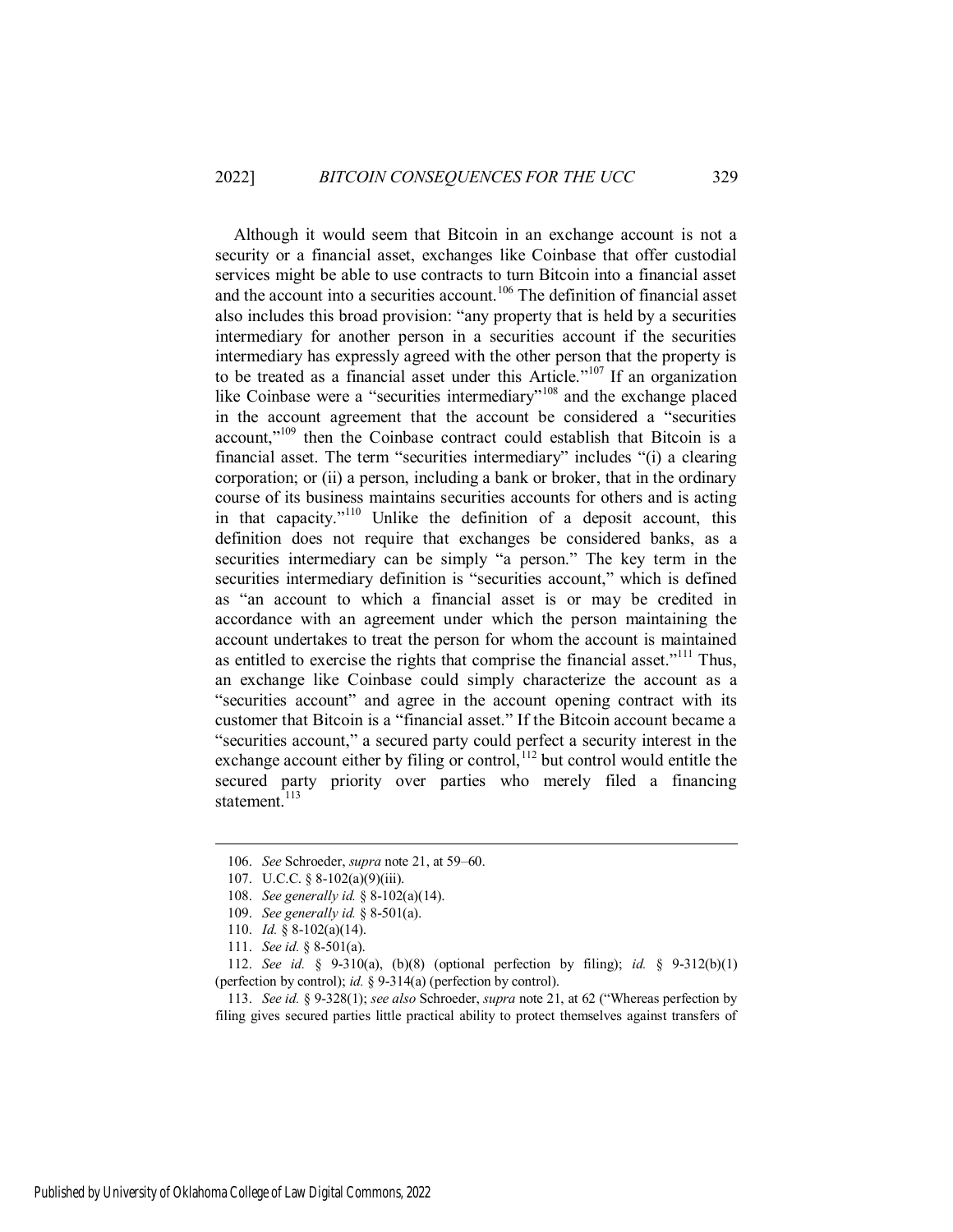If Bitcoin is not a security or a financial asset, then it is not investment property, and interests in accounts held at exchanges such as Coinbase would not be securities entitlements.<sup>114</sup> Therefore, exchange customers' property interests that act as depositories of Bitcoin would be considered general intangibles.<sup>115</sup> In any event, regardless of whether accounts with Bitcoin exchanges are investment property or general intangibles, one could create a security interest by filing a financing statement, although secured parties lack the added priority by control obtained in investment property.<sup>116</sup>

Unlike the case in which the exchange account is a deposit account, the analysis of the account as investment property would likely not differ for other cryptocurrencies since it does not hinge on the money definition.<sup>117</sup> Thus, an exchange could establish standard contracts for treating these accounts as investment property and agreeing to grant control to secured parties.

In conclusion, the designation of Bitcoin as "money" makes it practically impossible to obtain a perfected security interest in Bitcoin directly since it cannot be "possessed." Prior to this designation, one could likely obtain a perfected security interest in Bitcoin as a general intangible,  $118$  which is likely still possible for other forms of cryptocurrency. In order to obtain a perfected security interest in the value of Bitcoin, a secured party could require a debtor to deposit Bitcoin with an exchange that will hold the Bitcoin and then obtain control of that account (in case it is a deposit account or investment property) and file a financing statement identifying the account (in case it is a general intangible). Bitcoin, and the accounts in which it is held if considered a deposit account, would constitute cash proceeds.

<span id="page-18-0"></span>collateral, the super-negotiation regimes of Articles 8 and 9 give secured parties the ability to ratchet up protection through 'control.'").

<sup>114.</sup> *See generally* Securities Act of 1933 § 2, 15 U.S.C. § 77b(a)(1) (defining "security"); U.C.C. § 8-102(9)(i)-(ii) (defining "financial asset"); *id.* § 9-102(a)(49) (defining "investment property").

<sup>115.</sup> *See generally* U.C.C. § 9-102(42) (defining "general intangible" as all other personal property that does not meet the definition of any other defined category of property).

<sup>116.</sup> *See id.* §§ 9-310, 9-312(a), (b)(1).

<sup>117.</sup> *See generally id.* § 3-104 cmt. 1.

<sup>118.</sup> *See generally id.* § 9-102(a)(42).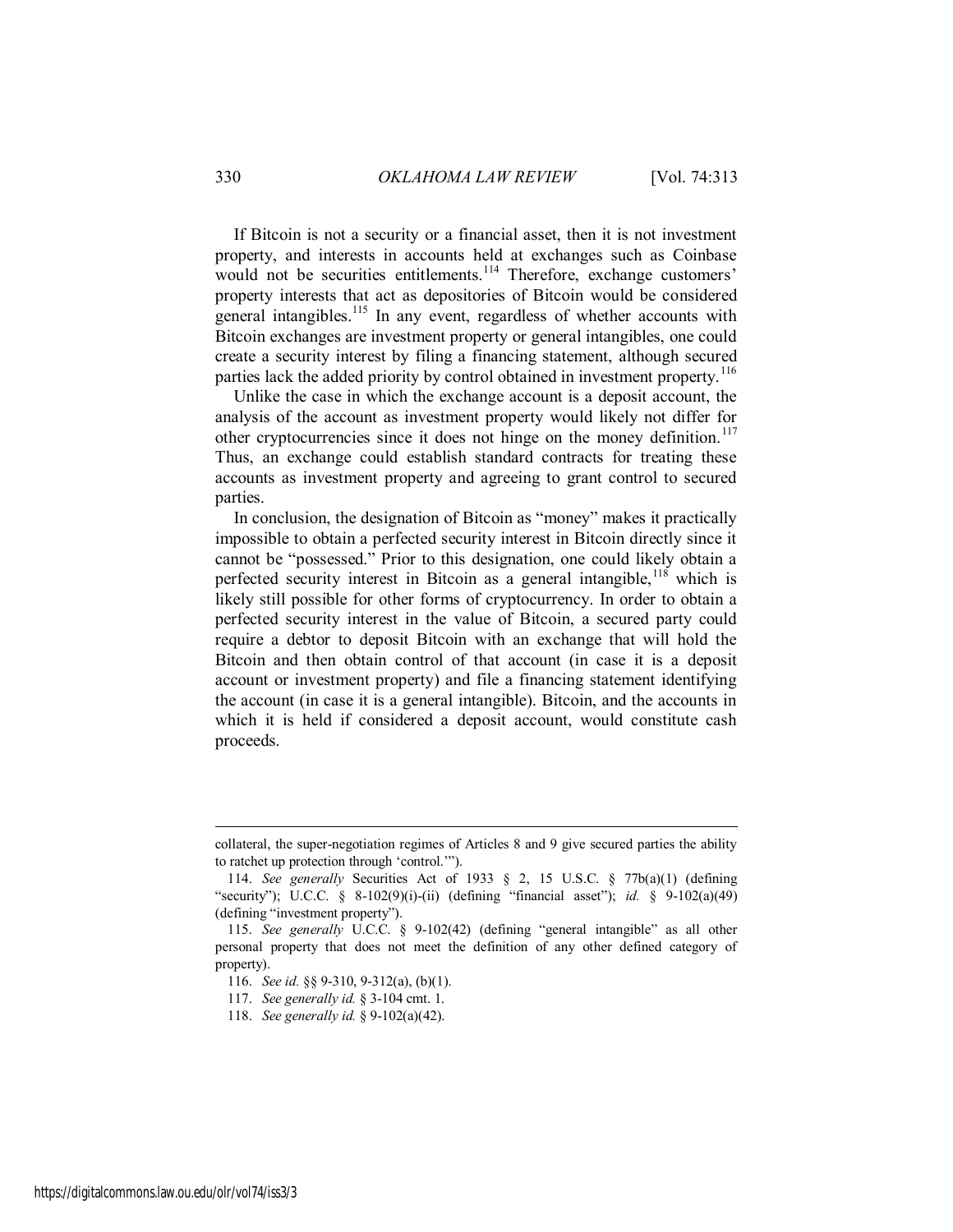#### *C. Possible Effects on Commercial Paper and Bank Account Law in Articles 3 and 4*

The designation of Bitcoin as legal tender in El Salvador will also have potential impacts on Article 3 (negotiable instruments) and Article 4 (bank deposits).

The key definition in Article 3 is that of a negotiable instrument, which is "an unconditional promise or order to pay *a fixed amount of money*, with or without interest or other charges described in the promise or order."<sup>119</sup> Now that Bitcoin is money according to the UCC, any writing that meets the definition of a "promise"<sup>120</sup> or "order"<sup>121</sup> to pay Bitcoin could be a negotiable instrument subject to the rules of Article 3.<sup>122</sup> The comment to the section makes clear that a promise or order to pay money includes one to pay money that is not U.S. dollars.<sup>123</sup> That would mean such writings would be subject to all the rules on negotiation and transfer,  $124$  as well as those that grant rights and privileges to "holders in due course."<sup>125</sup> This new categorization of promises or orders to deliver Bitcoin as "negotiable instruments" would not include electronic communications since the term is limited to communications in writing.<sup>126</sup>

Similar issues arise under Articles 4 (bank deposits and collections) and 4A (funds transfer), although they may be more relevant under 4A given that this article is not tied to written documents as extensively as Articles 3 and  $4.^{127}$ 

<sup>119.</sup> *See id.* § 3-104(a) (emphasis added).

<sup>120.</sup> *See generally id.* § 3-103(a)(12).

<sup>121.</sup> *See generally id.* § 3-103(a)(8).

<sup>122.</sup> *See id.* § 3-104(a).

<sup>123.</sup> *See id.* § 3-104 cmt. 1 ("'Money' is defined in Section 1-201(24) and is not limited to United States dollars. It also includes a medium of exchange established by a foreign government . . . .").

<sup>124.</sup> *See id.* §§ 3-201 to 3-207.

<sup>125.</sup> *See generally id.* § 3-302 (defining "holder in due course"). Holders in due course can enforce instruments and are not subject to several claims or defenses when enforcing the instrument. *See id.* § 3-305.

<sup>126.</sup> *See generally id.* § 3-103(a)(8), (a)(12); *id.* § 3-104 cmt. 1.

<sup>127.</sup> *See id.*, § 4A-103(a)(1) (contemplating oral and electronic transmission of a payment order). *See generally* Carleton R. Burch & Mark J. Krone, *Common Issues for Financial Institutions and Fidelity Insurers Under Articles 3, 4 and 4A of the Uniform Commercial Code*, 22 FID. L.J. 103 (2016).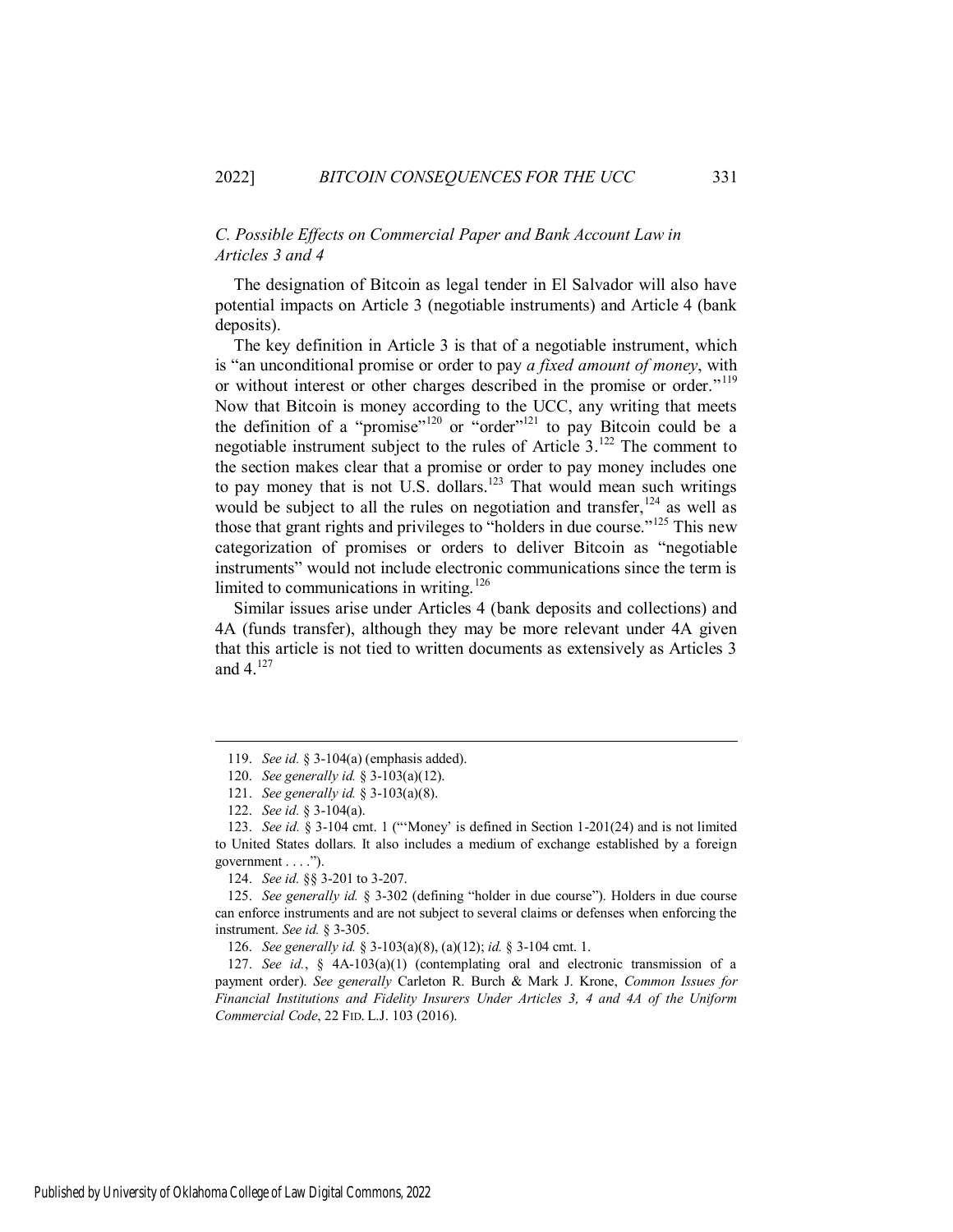Article 4 governs the responsibilities and liabilities of banks that handle the collection and deposit of checks.<sup>128</sup> Article 4 applies to banks and uses the same definition of banks discussed in Section  $\widehat{III}$ . A.<sup>129</sup> The same openended definition of "engaged in the business of banking"<sup>130</sup> is broad enough to potentially apply to a Bitcoin exchange that allows customers to maintain accounts holding Bitcoin, as such activity might be taking deposits for purposes of this definition. Any check, a written order to pay Bitcoin drawn on an exchange considered a bank,<sup>131</sup> would be subject to Article  $4's$ presentment and collection rules and liability allocations.<sup>132</sup> Since such exchanges are not operated in the same manner as banks, they likely lack the processes, procedures, and back-office software to handle items subject to these rules.

Given that transactions in Bitcoin and on exchanges are, as a practical matter, likely to be accomplished electronically, it is more likely that Article 4A, rather than the paper-based Articles 3 and 4, would be of actual concern. Article 4A governs "payment orders," which are defined as "an instruction of a sender to a receiving bank, transmitted orally, electronically, or in writing, to pay, or to cause another bank to pay, a fixed or determinable amount of money to a beneficiary if [other conditions relating to the order are met]."<sup>133</sup> As previously noted, Bitcoin meets the UCC definition of money, $134$  and exchanges such as Coinbase may be considered banks for UCC purposes.<sup>135</sup> One of the official comments to the definition of "bank" reinforces this conclusion: "The definition of 'bank' in subsection  $[4A-105](a)(2)$  includes some institutions that are not commercial banks. The definition reflects the fact that many financial institutions now perform functions previously restricted to commercial banks, including acting on behalf of customers in funds transfers . . . .  $\cdot$ <sup>136</sup>

Unlike Articles 3 and 4, Article 4A applies to instructions "transmitted  $\ldots$  electronically."<sup>137</sup> If an instruction to an exchange that is treated as a bank to pay Bitcoin is a "funds transfer," then the transaction is

<sup>128.</sup> *See* Burch & Krone, *supra* note 127, at 103.

<sup>129.</sup> *See* U.C.C. § 4-105(1).

<sup>130.</sup> *Id.* 

<sup>131.</sup> *See id.* § 3-104(f).

<sup>132.</sup> *See id.* §§ 4-102, 4-202, 4-402.

<sup>133.</sup> *Id.* § 4A-103(a)(1).

<sup>134.</sup> *See supra* Section III.A.

<sup>135.</sup> *See supra* note 54.

<sup>136.</sup> U.C.C. § 4A-105 cmt. 1.

<sup>137.</sup> *See id.* § 4A-103(a)(1).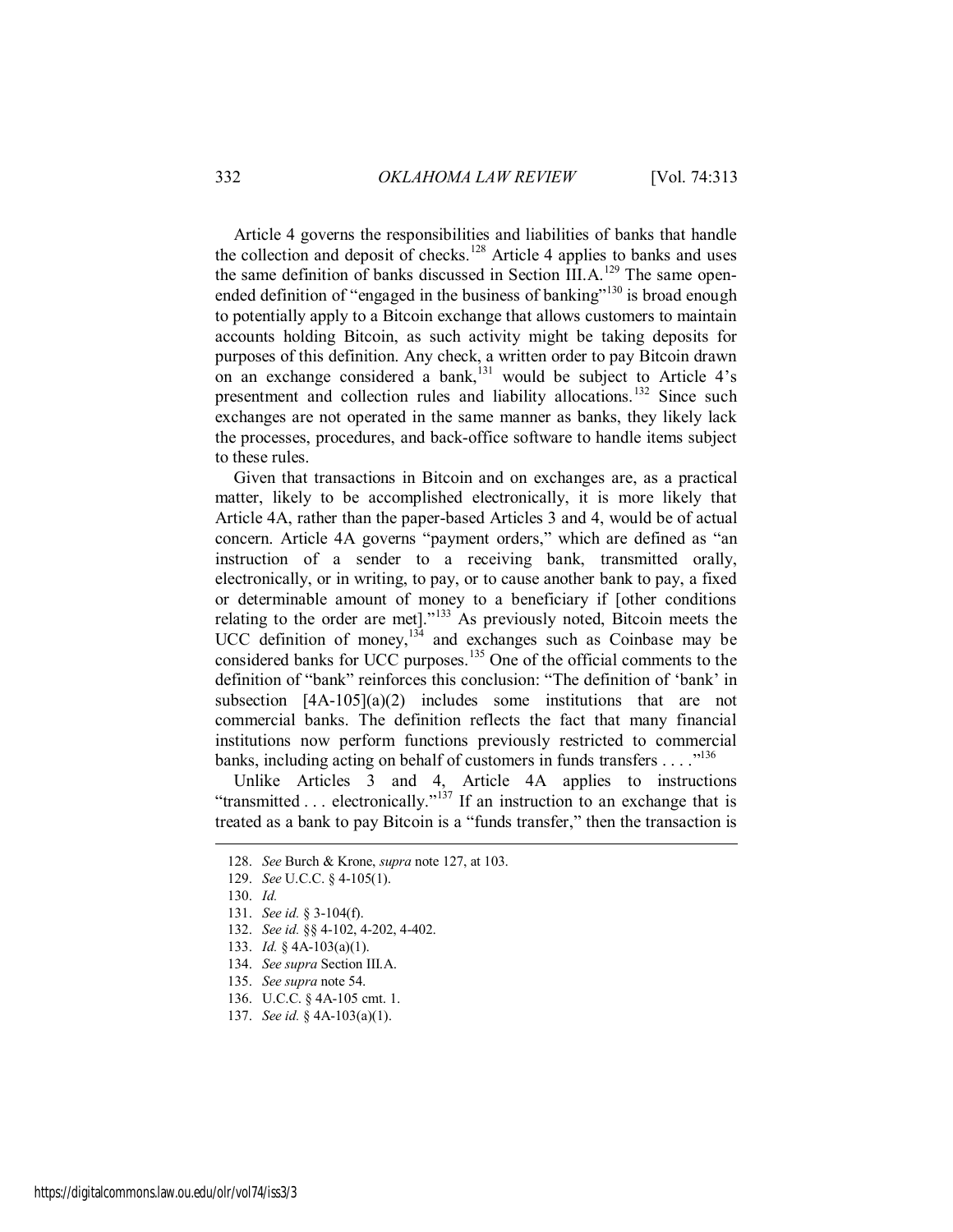"governed by [Article 4A's] unique rules intended to be the exclusive means of determining the rights, duties, and liabilities of the affected parties, so that resort to principles of law or equity outside of Article 4A is deemed not appropriate."<sup>138</sup> Since cryptocurrency exchanges have not considered themselves banks, they likely lack the operations and systems to process transactions consistent with Article 4A. Also, these exchanges would face the perplexing problem that, since only Bitcoin has become "money" for UCC purposes, transactions involving Bitcoin would be subject to Article 4A but not transactions involving other forms of cryptocurrency.

#### *IV. Conclusion*

<span id="page-21-0"></span>El Salvador has struck the Achilles' heel of the Uniform Commercial Code to work a dramatic change in U.S. law. The definition of "money" requires only that any government adopt or approve a medium of exchange. This allowed the government of El Salvador to transform Bitcoin into "money" under the UCC.

The most far-reaching implication of this change is in the area of secured transactions. Now Bitcoin is subject to Article 9's rules governing money.<sup>139</sup> It is now practically impossible to perfect a security interest in Bitcoin since the only permitted method of perfection is possession.<sup>140</sup> The result exposes a significant assumption that undergirds the UCC's rules concerning money—that it will always be something tangible that can be possessed. There are two solutions to this problem. Either the definition of "money" is amended to require a tangible substance to be considered money, or Article 9 is amended to permit perfection in money by filing. I have already advocated elsewhere the second solution for reasons beyond the case of Bitcoin.<sup>141</sup> The change in status does provide greater negotiability for Bitcoin since security interests generally do not remain in place after money is transferred. It also means that a security interest in

<sup>138.</sup> Gary D. Spivey, *Construction and Application to Immediate Parties of Uniform Commercial Code Article 4A Governing Funds Transfers*, 62 A.L.R.6TH 1, 1 (2011).

<sup>139.</sup> *See supra* Section III.B.

<sup>140.</sup> *See supra* note 58.

<sup>141.</sup> *See* Brian M. McCall, *Money, Money Everywhere but Not a Drop to Secure: A Proposal for Amending the Perfection Rules for Security Interests in Money and Deposit Accounts*, 74 TENN. L. REV. 669, 709–10 (2007).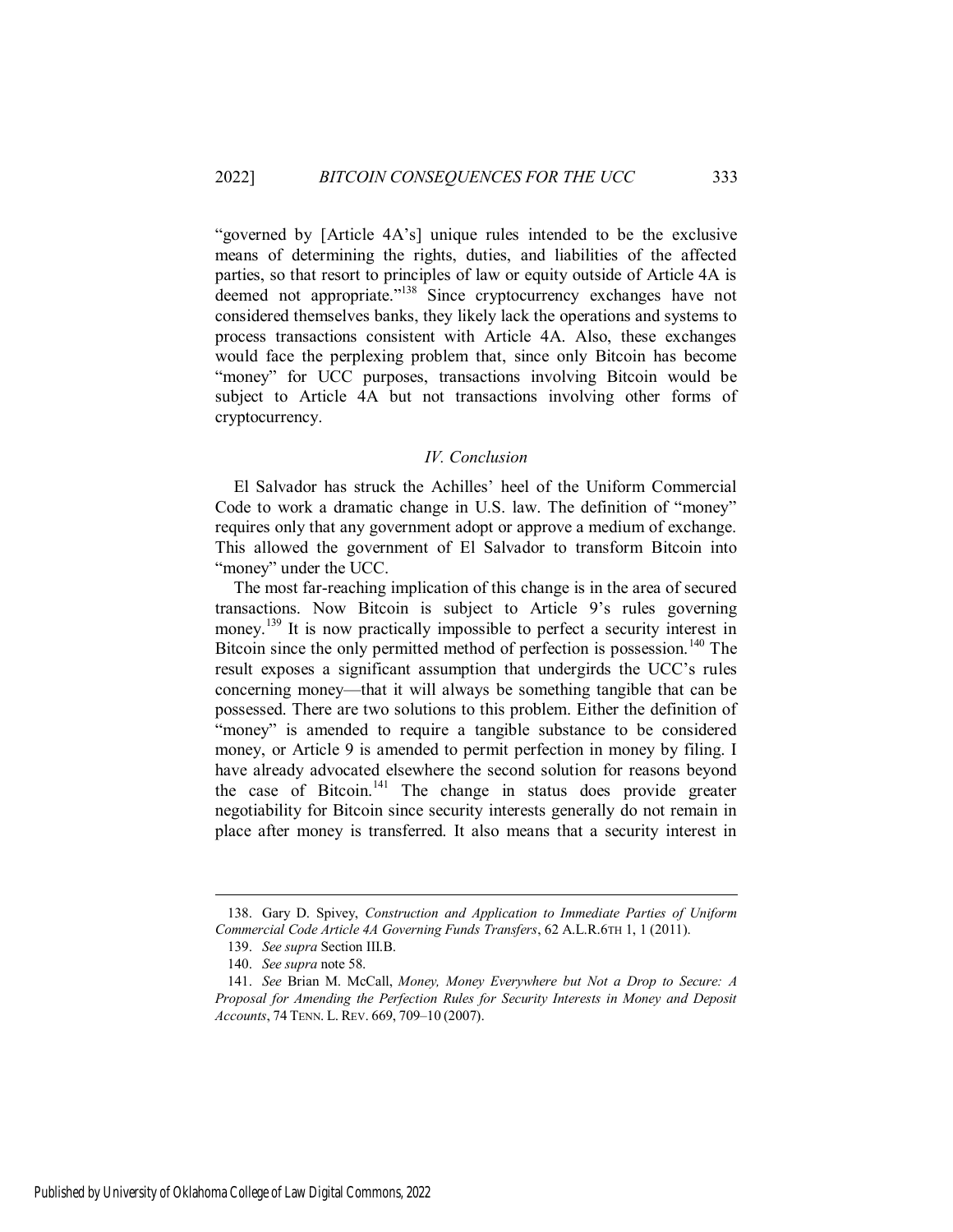Bitcoin that is proceeds of other collateral benefits from the "cash proceeds" automatic and continuous perfection rule.<sup>142</sup>

The change also may impact the enterprises that provide trading and storage services to owners of Bitcoin. For those customers who deposit Bitcoin into an account held with the exchange, it is now unclear if their rights under that arrangement are "general intangibles,"<sup>143</sup> "deposit accounts,"<sup>144</sup> or "securities accounts."<sup>145</sup> The answer hinges upon whether these exchanges are "banks" because they engage in the business of banking by taking deposits of money in the form of Bitcoin. If they are banks, then the accounts are "deposit accounts,"<sup>146</sup> but if not, they could be either "general intangibles"<sup>147</sup> or "securities accounts."<sup>148</sup> The result is that it is unclear if the perfection of a security interest in these accounts can or must be accomplished by obtaining control or by filing a financing statement.

If exchanges like Coinbase become banks under the UCC, such exchanges would be subject to all the rules and liability allocations of Articles 3, 4, and  $4A^{149}$  It is unlikely that there would be a significant impact from Articles 3 and 4 since those parts of the UCC require a physical writing, which is unlikely to be used in transactions with internetbased exchanges. Article 4A, however, permits payment orders to be made orally or "electronically,"<sup>150</sup> which would mean that such exchanges would need to adopt policies, procedures, and systems used by banks to process payment orders. Yet, unlike traditional banks, the exchanges would have to follow these rules only with respect to transactions based on Bitcoin and not other cryptocurrencies. A solution to this problem is to amend the definition of "bank" to exclude transactions involving deposits of Bitcoin or other cryptocurrencies. In addition, if the definition of money were amended to exclude Bitcoin by requiring a tangible representation of the medium of exchange, the ambiguity about engaging in banking would be eliminated.

<sup>142.</sup> *See generally* U.C.C. §§ 9-102(a)(9), 9-315(d).

<sup>143.</sup> *See generally id.* § 9-102(a)(42).

<sup>144.</sup> *See generally id.* § 9-102(a)(29).

<sup>145.</sup> *See generally id.* § 8-501(a).

<sup>146.</sup> *See supra* notes 80–90 and accompanying text.

<sup>147.</sup> *See supra* notes 56–57 and accompanying text.

<sup>148.</sup> *See supra* notes 95–113 and accompanying text.

<sup>149.</sup> *See supra* Section III.C.

<sup>150.</sup> U.C.C. § 4A-103(a)(1).